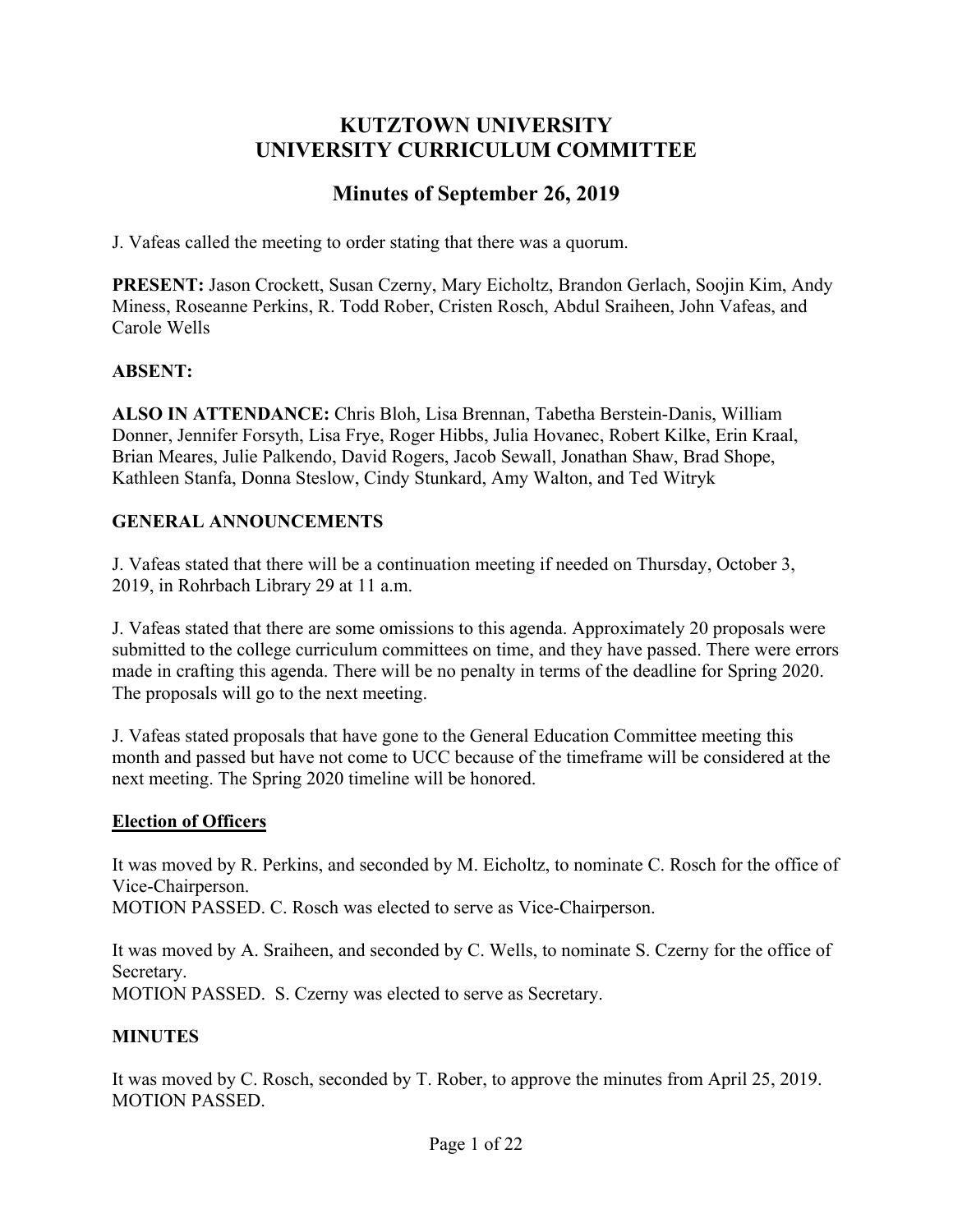J. Vafeas stated there was an omission from the minutes from the April meeting. A course in the announcements did not make it onto the action memo signed by the President. The course is LAS 19148 Selected Topics in Computer Science: CSC 480, Advanced Graphical Programming.

It was moved by S. Czerny, seconded by C. Rosch, to insert that course into the minutes as an approved course and announcement.

## **NEW BUSINESS**

### **College of Business**

The following proposals were moved by A. Sraiheen, and seconded by C. Wells, to consider and approve as a block. MOTION PASSED.

COB 19089 Program: New Program, Bachelor of Science in Business Administration: Accounting Major, Fall 2020 Proposal: Change from concentration/track to major. Comments: D. Steslow was present to speak to this proposal. D. Steslow stated moving from concentrations to majors. C. Wells stated that all of the majors will move forward slowly due to the State System's approval process and will not be available all at once.

COB 19090 Program: New Program, Bachelor of Science in Business Administration: Finance Major, Fall 2020 Proposal: Change from concentration/track to major. Comments: D. Steslow was present to speak to this proposal. D. Steslow stated moving from concentrations to majors. C. Wells stated that all of the majors will move forward slowly due to the State System's approval process and will not be available all at once.

COB 19091 Program: New Program, Bachelor of Science in Business Administration: Management Major, Fall 2020 Proposal: Change from concentration/track to major. Comments: D. Steslow was present to speak to this proposal. D. Steslow stated moving from concentrations to majors. C. Wells stated that all of the majors will move forward slowly due to the State System's approval process and will not be available all at once.

COB 19092 Program: New Program, Bachelor of Science in Business Administration: Marketing Major, Fall 2020 Proposal: Change from concentration/track to major. Comments: D. Steslow was present to speak to this proposal. D. Steslow stated moving from concentrations to majors. C. Wells stated that all of the majors will move forward slowly due to the State System's approval process and will not be available all at once.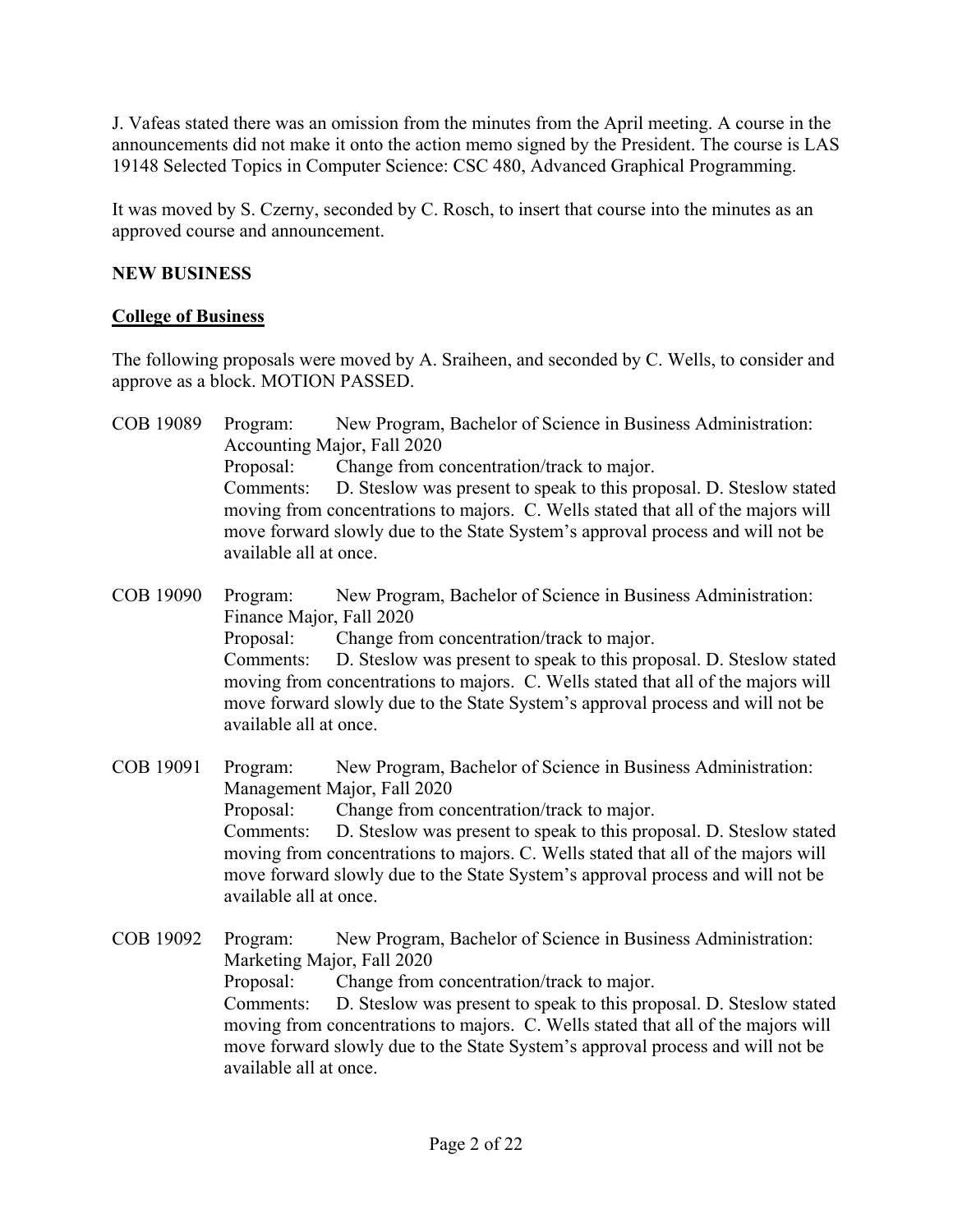COB 19093 Program: New Program, Bachelor of Science in Business Administration: Personal Financial Planning Major, Fall 2020 Proposal: Change from concentration/track to major. Comments: D. Steslow was present to speak to this proposal. D. Steslow stated moving from concentrations to majors. C. Wells stated that all of the majors will move forward slowly due to the State System's approval process and will not be available all at once

COB 19094 Program: New Program, Bachelor of Science in Business Administration: Supply Chain Management Major, Fall 2020 Proposal: Change from concentration/track to major. Comments: D. Steslow was present to speak to this proposal. D. Steslow stated moving from concentrations to majors. C. Wells stated that all of the majors will move forward slowly due to the State System's approval process and will not be available all at once.

| Current $\#$ : | COB 19095                                              |
|----------------|--------------------------------------------------------|
| Course:        | New Course: BUS 330 Employment Law, Spring 2020        |
| Proposal:      | Addition of a new course to the Master Course Listing. |
| Comments:      | D. Steslow was present to speak to this proposal.      |

It was moved by A. Sraiheen, and seconded by T. Rober, to consider and approve this proposal. MOTION PASSED.

| Current $\#$ : | COB 19097                                                       |
|----------------|-----------------------------------------------------------------|
| Course:        | Course Revision: MGM 582 Organizational Leadership, Spring 2020 |
| Proposal:      | Change in prerequisites.                                        |

It was moved by A. Sraiheen, and seconded by T. Rober, to consider and approve this proposal. MOTION PASSED.

Current #: COB 19098 Course: Course Revision: MKT 550 Marketing Strategies and Planning, Spring 2020 Proposal: Change in prerequisites.

It was moved by T. Rober, and seconded S. Kim, to consider and approve this proposal. MOTION PASSED.

| Current #: | COB 19099                                                      |
|------------|----------------------------------------------------------------|
| Course:    | Course Revision: MGM 210 Principles of Management, Spring 2020 |
| Proposal:  | Change in description and syllabus.                            |

It was moved by A. Sraiheen, and seconded by T. Rober, to consider and approve this proposal. MOTION PASSED.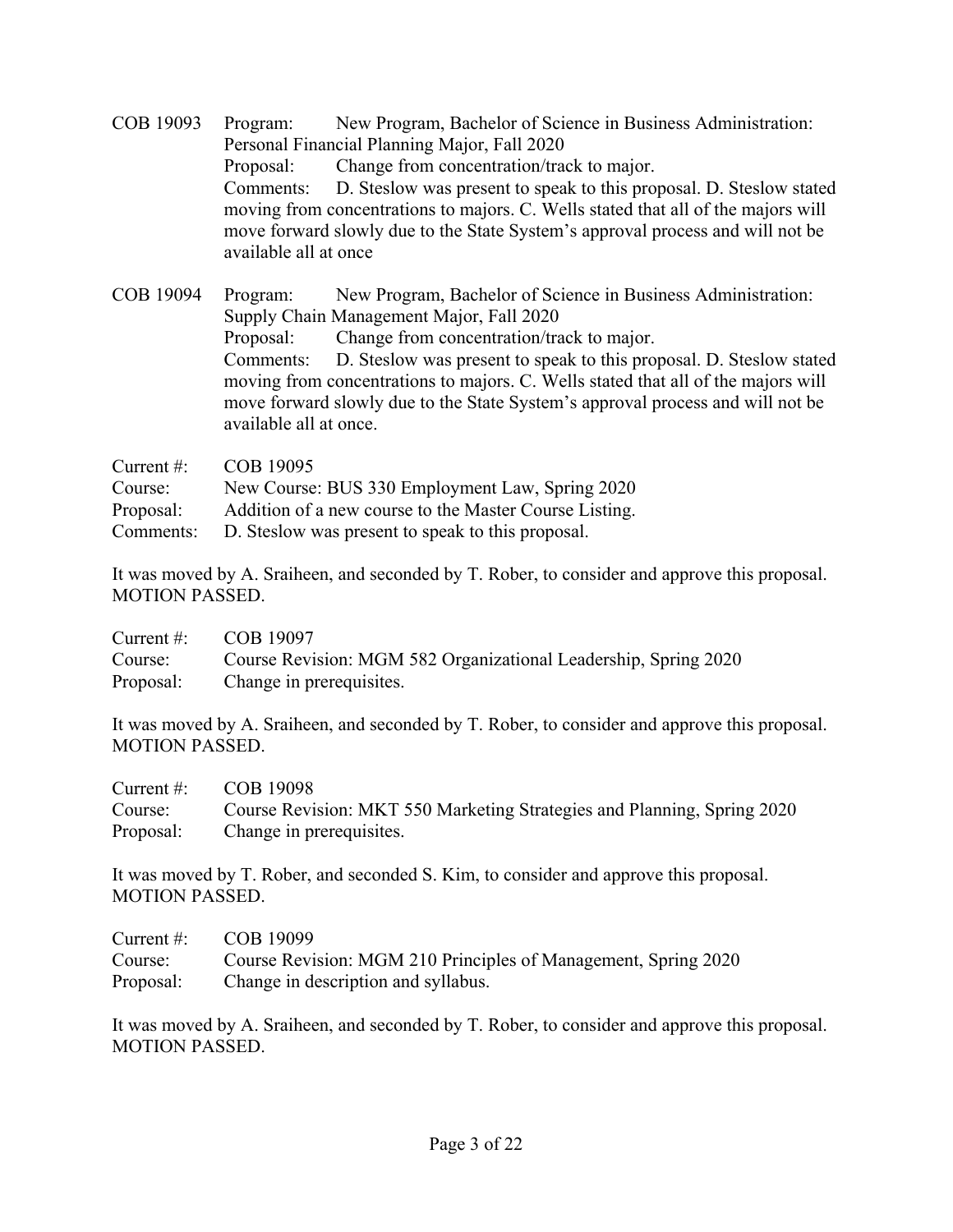| Current $#$ : | COB 19100                                                                                                                                                                           |
|---------------|-------------------------------------------------------------------------------------------------------------------------------------------------------------------------------------|
| Course:       | Course Revision: MGM 318 Gender and Diversity, Spring 2020                                                                                                                          |
| Proposal:     | Change in title, description, syllabus, and prerequisites. It was moved by T.<br>Rober, and seconded by R. Perkins, to consider and approve this proposal.<br><b>MOTION PASSED.</b> |
| Current $#$ : | COB 19104                                                                                                                                                                           |
| Course:       | Course Revision: FIN 350QL Financial Management, Spring 2020                                                                                                                        |
| Proposal:     | Change in syllabus, description and prerequisites.                                                                                                                                  |

Comments: R. Hibbs was present to speak to this proposal.

It was moved by T. Rober, and seconded by C. Rosch, to consider and approve this proposal. MOTION PASSED.

| Current $#$ :                                                                          | COB 19109                                                                                   |
|----------------------------------------------------------------------------------------|---------------------------------------------------------------------------------------------|
| Program:                                                                               | New Program, Bachelor of Science in Business Administration: Human Resource                 |
|                                                                                        | Management, Spring 2020                                                                     |
| Proposal:                                                                              | New concentration/track.                                                                    |
| Comments:                                                                              | R. Hibbs was present to speak to this proposal. T. Witryk questioned why this was           |
|                                                                                        | a track and not a major. C. Wells stated because it is a track in management and management |
| becomes a major. C. Wells also stated when there is a track it requires a State System |                                                                                             |
| notification.                                                                          |                                                                                             |

It was moved by A. Miness, and seconded by R. Perkins, to consider and approve this proposal. MOTION PASSED.

### **College of Education**

| Current $#$ : | <b>COE 1930</b>                                                                    |
|---------------|------------------------------------------------------------------------------------|
| Course:       | New Course: STA 590 Contemporary Issues in Higher Education Finance, Spring        |
|               | 2020                                                                               |
| Proposal:     | Addition of a new course to the Master Course Listing.                             |
| Comments:     | J. Vafeas stated that usually when there is a buzz word or a term in the title or  |
|               | major content of the course that is correlated to another major, we ask the people |
|               | who put the proposal together to have a conversation with that department and      |
|               | include a memo or email.                                                           |

It was moved by J. Crockett, and seconded by T. Rober, to consider and approve this proposal. MOTION PASSED.

| Current $#$ : | <b>COE 1938</b>                                                               |
|---------------|-------------------------------------------------------------------------------|
| Course:       | Course Revision: SPU 316 Literacy Development and Instruction in Core and     |
|               | Intervention Areas, Spring 2020                                               |
| Proposal:     | Change in prerequisites.                                                      |
| Comments:     | J. Vafeas stated this proposal has General Education changes and changes in   |
|               | prerequisites. The General Education changes must go to the General Education |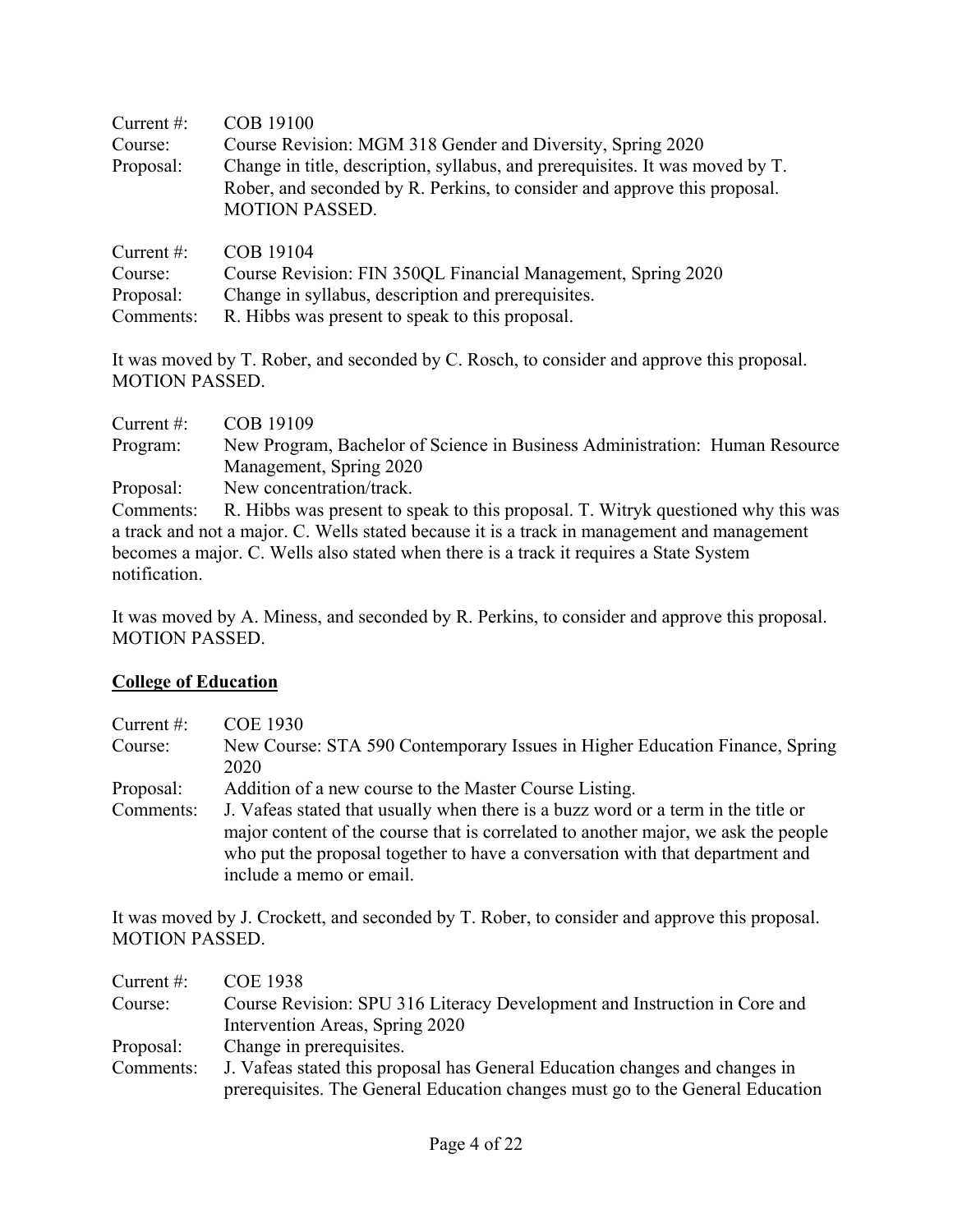Committee for approval. At this time UCC is only considering the prerequisite change.

It was moved by A. Sraiheen, and seconded by T. Rober, to consider and approve this proposal. MOTION PASSED.

| Current $#$ : | <b>COE 2001</b>                                                                  |
|---------------|----------------------------------------------------------------------------------|
| Course:       | New Course: ELU 226 Teaching Middle Level Theories and Practices, Spring         |
|               | 2020                                                                             |
| Proposal:     | Addition of a new course to the Master Course Listing.                           |
| Comments:     | T. Witryk had questions regarding the course number, the course outline was not  |
|               | in good order and was missing the assessment. He stated it appears it is eitherr |
|               | ELU 226 or EEU 326, are they equal to each other? He said for one major you      |
|               | take ELU 226 for another major you take EEU 226, is that the same course? S.     |
|               | Czerny suggested that this item be tabled.                                       |

It was moved by A. Sraiheen, and seconded by C. Rosch, to consider and approve this proposal. It was moved by S. Czerny, and seconded by A. Sraiheen, to table this proposal. MOTION PASSED.

| Current $#$ : | <b>COE 2009</b>                                                                      |
|---------------|--------------------------------------------------------------------------------------|
| Course:       | ELU 221 Literature for Upper Elementary and Middle Level Learners, Spring            |
|               | 2020                                                                                 |
| Proposal:     | Change in prerequisites.                                                             |
| Comments:     | J. Vafeas stated the old and new prerequisites are not clear and permission of the   |
|               | department needs to be added.                                                        |
|               | Per J. Vafeas the old prerequisites will be erased and the new prerequisites will be |
|               | none.                                                                                |

It was moved by A. Sraiheen, and seconded by S. Kim, to consider and approve this proposal. MOTION PASSED.

| Current $#$ : | <b>COE 2010</b>                                                                |
|---------------|--------------------------------------------------------------------------------|
| Course:       | SPU 314 Effective Instructional Strategies for Students with Disabilities in   |
|               | Inclusive settings, Spring 2020                                                |
| Proposal:     | Change in prerequisites.                                                       |
| Comments:     | K. Stanfa spoke to this proposal and added SPU 314 to prerequisite for Library |
|               | Science. Per J. Vafeas the proposal should be corrected new SPU 314 and new    |
|               | added prerequisite to existing Library Science.                                |

It was moved by T. Rober, and seconded by A. Sraiheen to consider and approve this proposal. MOTION PASSED.

| Current:  | COE 2023                                                         |
|-----------|------------------------------------------------------------------|
| Program:  | Special Education PreK-8/ Elementary Education PreK-4, Fall 2019 |
| Proposal: | Change in major and General Education.                           |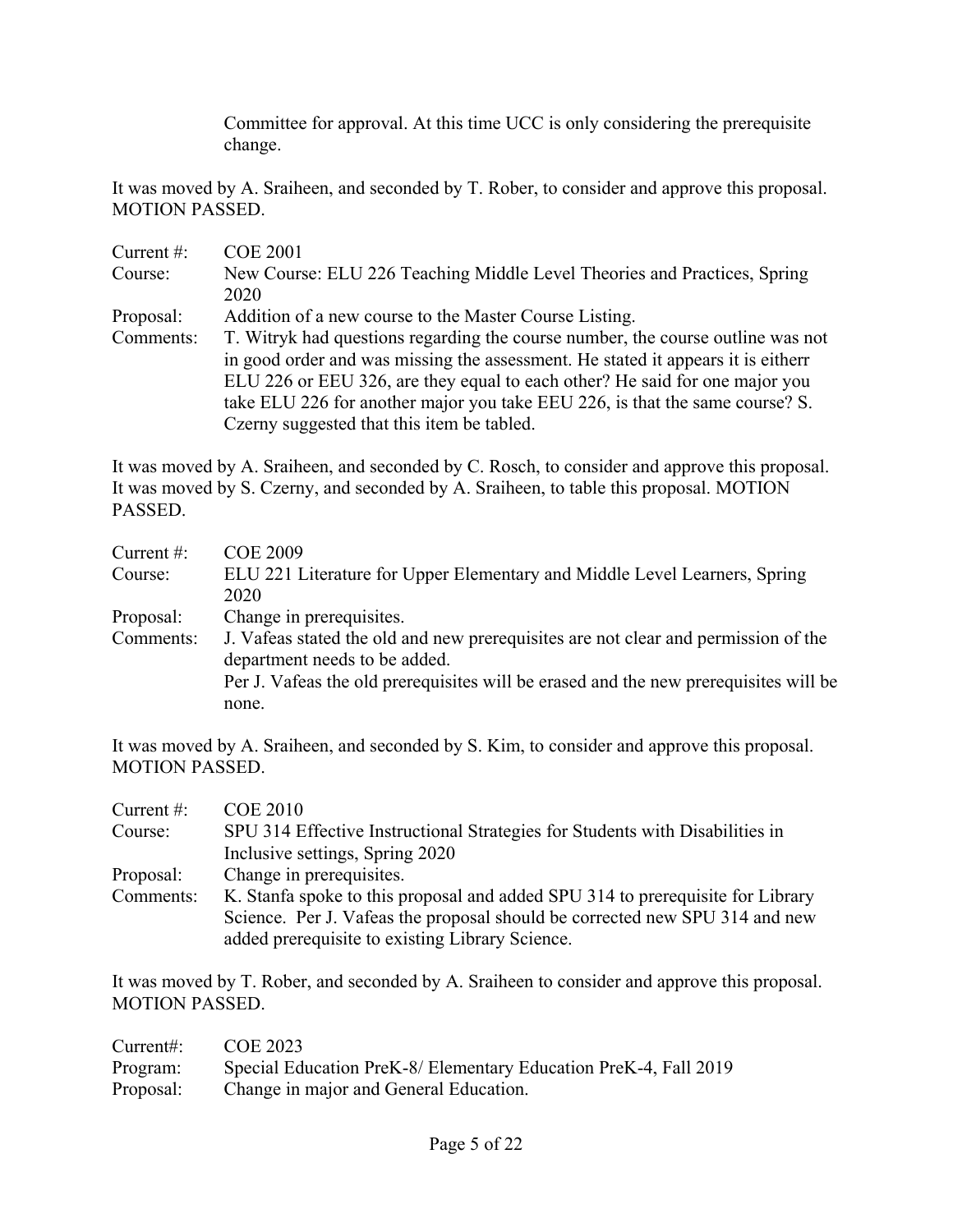Comments: A. Sraiheen asked if the statement from Dr. Ward was needed in the proposal. J. Vafeas stated personal communications should be omitted from proposals and the checksheet was missing.

It was moved by T. Rober and seconded by A. Sraiheen to consider and approve this proposal. MOTION PASSED.

| Current $#$ : | <b>COE 2026</b>                                                                   |
|---------------|-----------------------------------------------------------------------------------|
| Program:      | Program Revision: Special Education Visual Impairment Birth 21 / Elementary       |
|               | Education PreK-4, Fall 2019                                                       |
| Proposal:     | Change in General Education.                                                      |
| Comments:     | C. Stunkard stated the checksheet did not state candidacy required. Revision is   |
|               | being requested to add candidacy to the grid that is used for advising. J. Vafeas |
|               | noted there was not a front sheet provided for General Education, candidacy       |
|               | needs to be added to the checksheet and to not include personal communications    |
|               | within the proposal. T. Rober motioned to table this item.                        |

It was moved by T. Rober, and seconded by A. Sraiheen, to consider and approve this proposal. It was moved by T. Rober, and seconded by A. Sraiheen, to table this proposal. MOTION PASSED.

### **College of Liberal Arts & Sciences**

| Current:  | LAS 20044                                                                   |
|-----------|-----------------------------------------------------------------------------|
| Program:  | Program Revision: Bachelor of Arts in Geography-Planning Track, Spring 2020 |
| Proposal: | Change in track, and correction of electives.                               |
| Comments: | T. Rober asked that the Geography department attach the assessment memo to  |
|           | this proposal.                                                              |

It was moved by C. Rosch, and seconded by S. Czerny, to consider and approve this proposal. MOTION PASSED.

| Current $\#$ : | LAS 20049                                                               |
|----------------|-------------------------------------------------------------------------|
| Course:        | Course Revision: CSC 220 Object-Oriented Multimedia Programming, Spring |
|                | 2020                                                                    |
| Proposal:      | Change in prerequisites.                                                |

It was moved by A. Sraiheen, and seconded by T. Rober, to consider and approve this proposal. MOTION PASSED.

| Current #: | LAS 20050                                             |
|------------|-------------------------------------------------------|
| Course:    | Course Revision: CSC 237 Data Structures, Spring 2020 |
| Proposal:  | Change in syllabus and description.                   |

It was moved by A. Sraiheen, and seconded by T. Rober, to consider and approve this proposal. MOTION PASSED.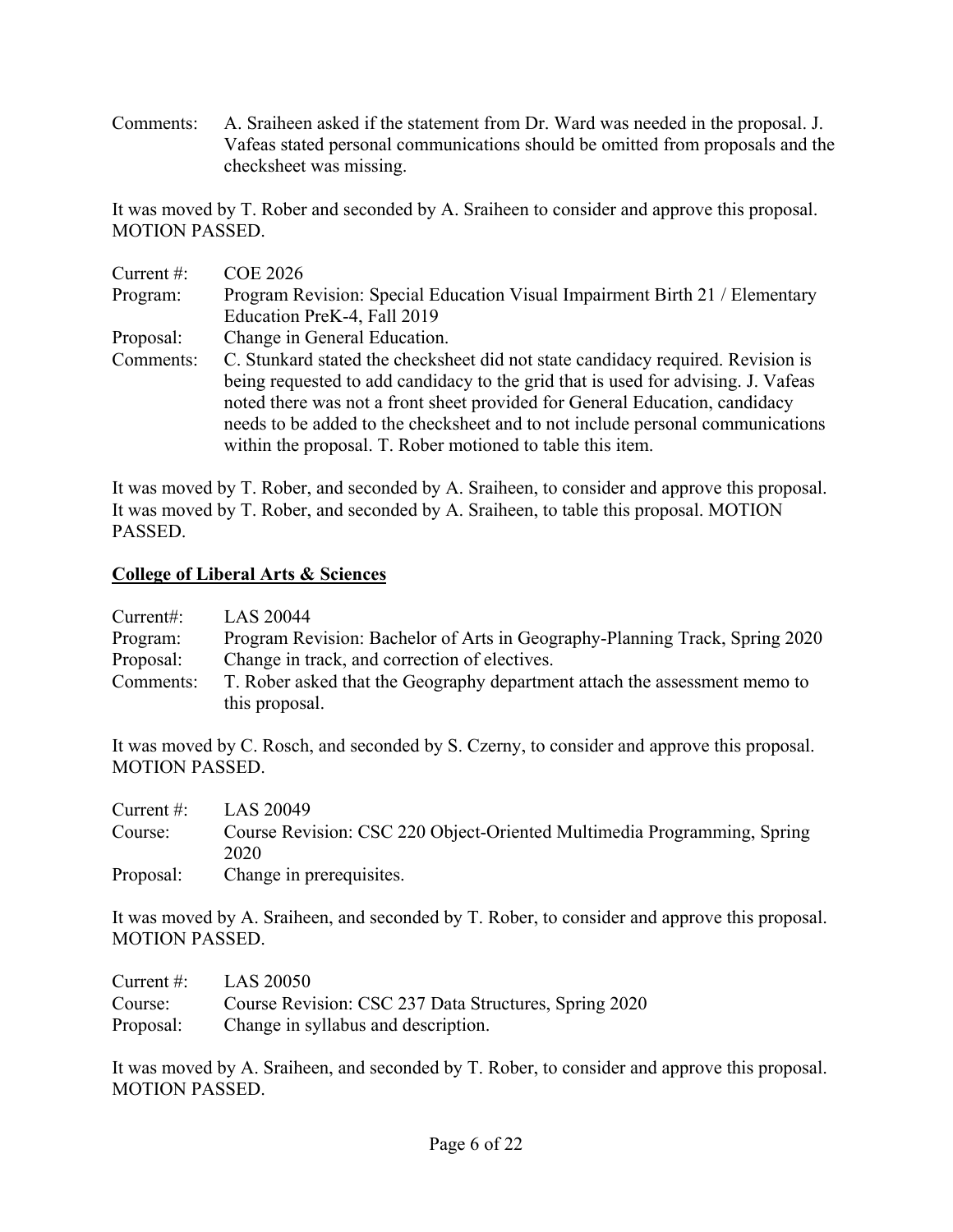| Current $\#$ : | <b>LAS 20057</b>                                        |
|----------------|---------------------------------------------------------|
| Course:        | Course Revision: AST 140 Planetary Science, Spring 2020 |
| Proposal:      | Change in clock hours, prerequisites and corequisites.  |
| Comments:      | E. Kraal was present to speak to this proposal.         |

It was moved by A. Miness, and seconded by C. Rosch to consider and approve this proposal. MOTION PASSED.

The following proposals were moved by A. Sraiheen, and seconded T. Rober, to consider and approve as a block. MOTION PASSED.

| LAS 20069        | Program:<br>Proposal:<br>Comments:<br>present.                               | Program Revision: Bachelor of Science Environmental Science-<br>Chemistry Track, Spring 2020<br>Change in General Education requirements in major.<br>J. Vafeas stated the General Education side of the checksheet is not |
|------------------|------------------------------------------------------------------------------|----------------------------------------------------------------------------------------------------------------------------------------------------------------------------------------------------------------------------|
| <b>LAS 20070</b> | Program:<br>Geology Track, Spring 2020<br>Proposal:<br>Comments:<br>present. | Program Revision: Bachelor of Science Environment Science-<br>Change in General Education requirements in major.<br>J. Vafeas stated the General Education side of the checksheet is not                                   |
| <b>LAS 20071</b> | Program:<br>Track, Spring 2020<br>Proposal:<br>Comments:<br>present.         | Program Revision: Bachelor of Science Marine Science-Biology<br>Change in General Education requirements in major.<br>J. Vafeas stated the General Education side of the checksheet is not                                 |
| <b>LAS 20072</b> | Program:<br>Proposal:<br>Comments:<br>present.                               | Program Revision: Bachelor of Science Marine Science-<br>Oceanography Track, Spring 2020<br>Change in General Education requirements in major.<br>J. Vafeas stated the General Education side of the checksheet is not     |
| <b>LAS 20075</b> | Program:<br>Biology Track, Spring 2020<br>Proposal:<br>Comments:<br>present. | Program Revision: Bachelor of Science Environmental Science-<br>Change in major requirements.<br>J. Vafeas stated the General Education side of the checksheet is not                                                      |
| <b>LAS 20076</b> | Program:<br>Proposal:                                                        | Program Revision: Bachelor of Science Environmental Science-<br>Geography Track, Spring 2020<br>Change in General Education requirements in major.                                                                         |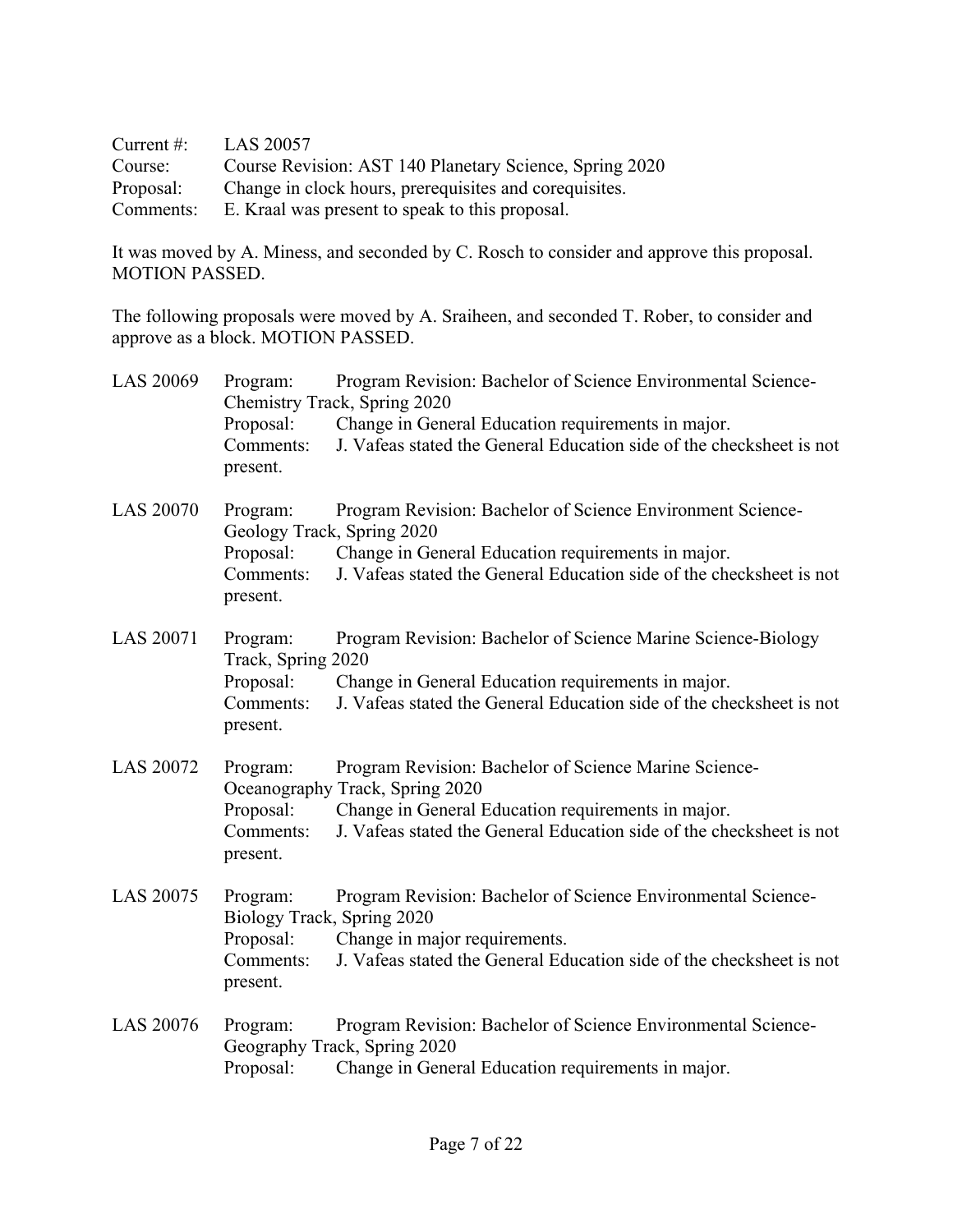Comments: J. Vafeas stated the General Education side of the checksheet is not present.

| LAS 20077 Program: |           | Program Revision: Bachelor of Arts Sociology, Fall 2020 |
|--------------------|-----------|---------------------------------------------------------|
|                    | Proposal: | Change in major.                                        |
|                    | Comments: | J. Crockett present to speak to this proposal.          |

It was moved by J. Crockett, and seconded by S. Kim, to consider and approve this proposal. MOTION PASSED.

| Current:  | LAS 20078                                                                             |
|-----------|---------------------------------------------------------------------------------------|
| Course:   | Course Revision: SOC 110 Contemporary Social Problems, Winter 2019                    |
| Proposal: | Change in prerequisites.                                                              |
| Comments: | J. Crockett present to speak to this proposal. J. Crockett stated the proposal was to |
|           | remove all prerequisites.                                                             |

It was moved by J. Crockett, and seconded by R. Perkins, to consider and approve this proposal. MOTION PASSED.

The following proposals were moved by J. Crockett, and seconded by S. Kim, to consider and approve as a block. MOTION PASSED.

| <b>LAS 20079</b>                                   | <b>Course Revision:</b><br>Proposal:<br>Comments:                                                                                                                                                                                                                                                      | SOC 120 Marriage and Family, Spring 2020<br>Change in prerequisites.<br>J. Vafeas stated the new prerequisites should be stated as<br>ENG 23 or ENG 24 or ENG 25 or CMP 100 level.       |
|----------------------------------------------------|--------------------------------------------------------------------------------------------------------------------------------------------------------------------------------------------------------------------------------------------------------------------------------------------------------|------------------------------------------------------------------------------------------------------------------------------------------------------------------------------------------|
| <b>LAS 20080</b>                                   | Course Revision:<br>Proposal:<br>Comments:                                                                                                                                                                                                                                                             | SOC 207 Families and Social Class, Spring 2020<br>Change in prerequisites.<br>J. Vafeas stated the new prerequisites should be stated as<br>ENG 23 or ENG 24 or ENG 25 or CMP 100 level. |
| Current $#$ :<br>Course:<br>Proposal:<br>Comments: | LAS 20083<br>New Course: MAT 250 Applied Regression Analysis, Spring 2020<br>Addition of a new course to the Master Course Listing.<br>J. Vafeas stated there was no one present to speak to this proposal. The Math<br>department should consult the Business department as BUS 220 appears to be the |                                                                                                                                                                                          |

It was moved by A. Sraiheen, and seconded by T. Rober, to consider and approve this proposal. It was moved by A. Sraiheen, and seconded by T. Rober, to table this proposal. MOTION PASSED.

same course. A. Sraiheen suggested this proposal be tabled.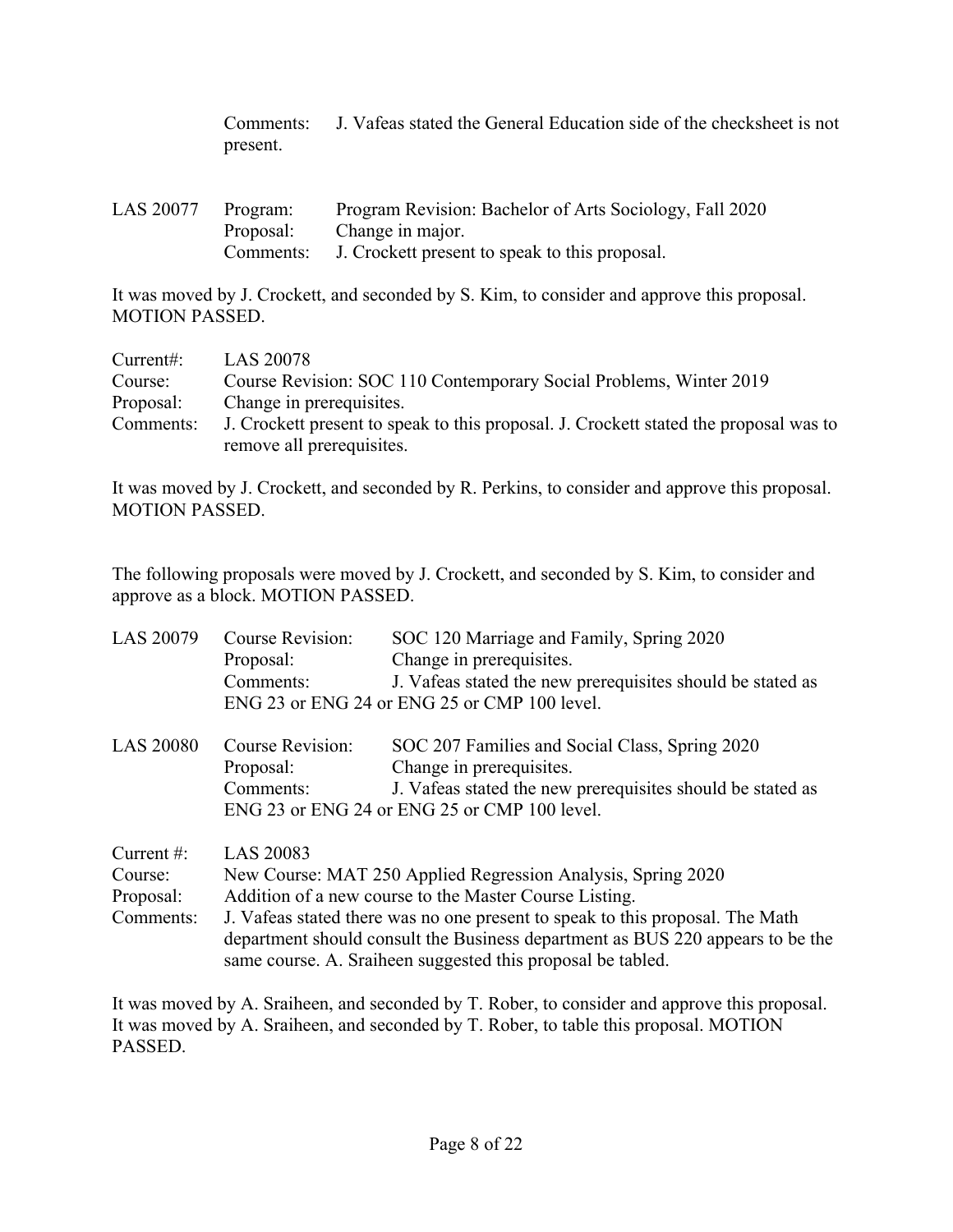| Current $#$ : | LAS 20084                                                                                                           |
|---------------|---------------------------------------------------------------------------------------------------------------------|
| Course:       | New Course: MAT 325 Applied Time Series Analysis, Spring 2020                                                       |
| Proposal:     | Addition of a new course to the Master Course Listing.                                                              |
| Comments:     | T. Witryk stated this course should be pending approval of MAT 250. T. Witryk<br>suggested this proposal be tabled. |

It was moved by A. Sraiheen, and seconded by T. Rober, to consider and approve this proposal. It was moved by A. Sraiheen, and seconded by T. Rober, to table this proposal. MOTION PASSED.

J. Vafeas declared the meeting in recess until Thursday, October 3, 2019, at 11:00 am in Rohrbach Library 29.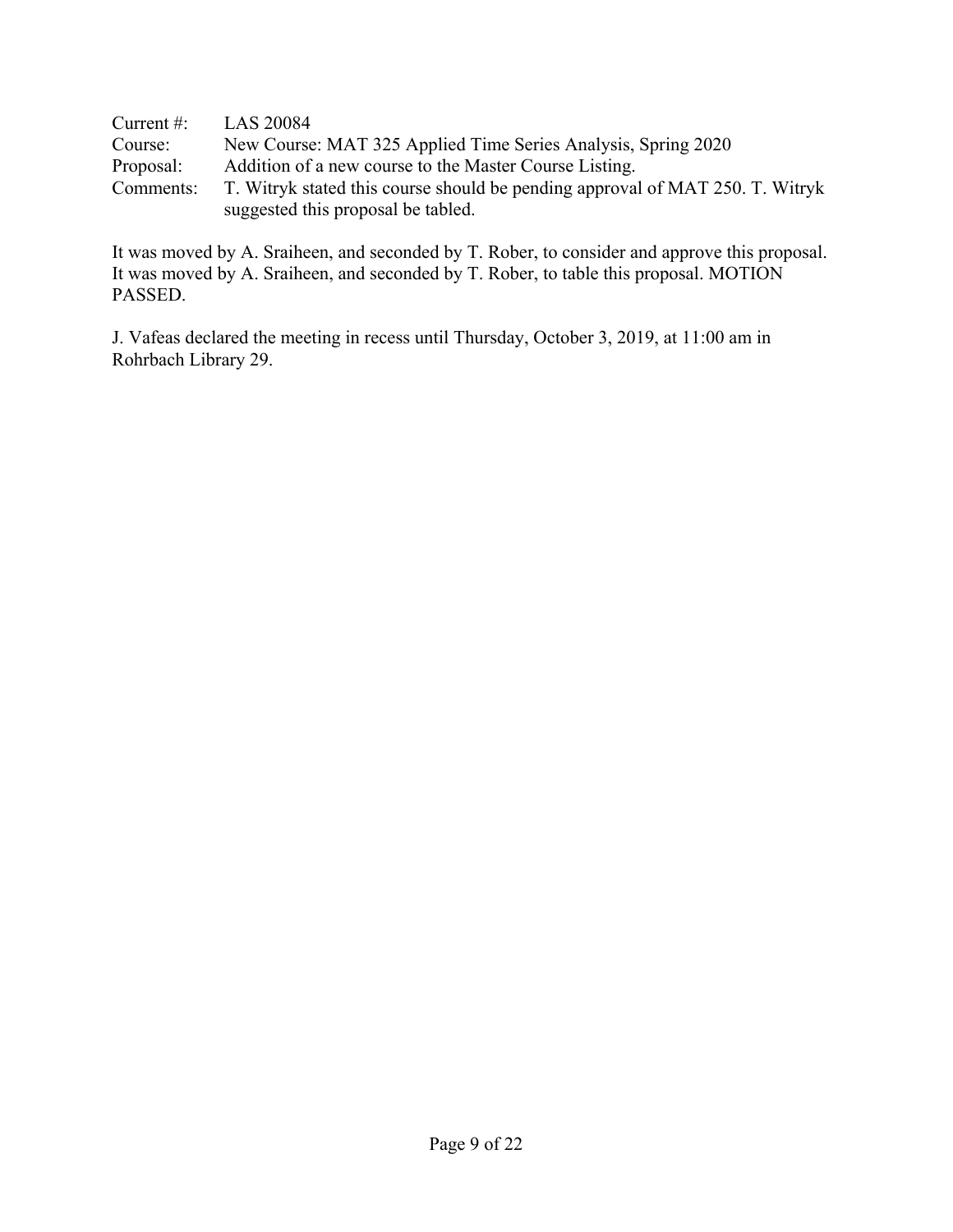# **KUTZTOWN UNIVERSITY UNIVERSITY CURRICULUM COMMITTEE**

# **Minutes of October 3, 2019**

J. Vafeas called the meeting to order stating that there was a quorum.

**PRESENT:** Jason Crockett, Susan Czerny, Soojin Kim, Roseanne Perkins, Todd Rober, Cristen Rosch, Abdul Sraiheen, John Vafeas, and Carole Wells

## **ABSENT:**

**ALSO IN ATTENDANCE:** Lisa Brennan, William Donner, Lisa Frye, Julia Hovanec, Bob Kilker, Derek Mace, Brian Meares, Jacob Sewall, Jonathan Shaw, Kathleen Stanfa, and Amy Walton

### **NEW BUSINESS**

## **College of Liberal Arts and Sciences**

| Current $#$ : | LAS 20086                                                                       |
|---------------|---------------------------------------------------------------------------------|
| Course:       | Course Revision: POL 140 Law and Society, Spring 2020                           |
| Proposal:     | Change in prerequisites.                                                        |
| Comments:     | J. Vafeas stated any course that changes prerequisites must first go to UCC for |
|               | approval before they can go to the General Education Committee for approval.    |

It was moved by A. Sraiheen, and seconded by T. Rober, to consider and approve this proposal. MOTION PASSED.

| Current $#$ : | LAS 20094                                                          |
|---------------|--------------------------------------------------------------------|
| Program:      | Program Revision: Bachelor of Arts Anthropology Program, Fall 2020 |
| Proposal:     | Change in electives requirement.                                   |
| Comments:     | W. Donner present to speak to this proposal.                       |

It was moved by A. Sraiheen, and seconded by T. Rober, to consider and approve this proposal. MOTION PASSED.

| Current $#$ : | LAS 20095                                                                            |
|---------------|--------------------------------------------------------------------------------------|
| Course:       | Course Revision: PSY 305 Psychology Field or Research Practicum, Spring 2020         |
| Proposal:     | Change in title, description, and credit hours.                                      |
| Comments:     | D. Mace present to speak to this proposal. Per D. Mace, the expansion of the title   |
|               | is to differentiate from internships as well as expand to research. T. Witryk raised |
|               | the question regarding the prerequisites and if it was "or" instead of "and"         |
|               | regarding the permission of the instructor, approval of department chair, and Dean   |
|               | of College of Liberal Arts and Sciences. J. Vafeas asked is this going to be         |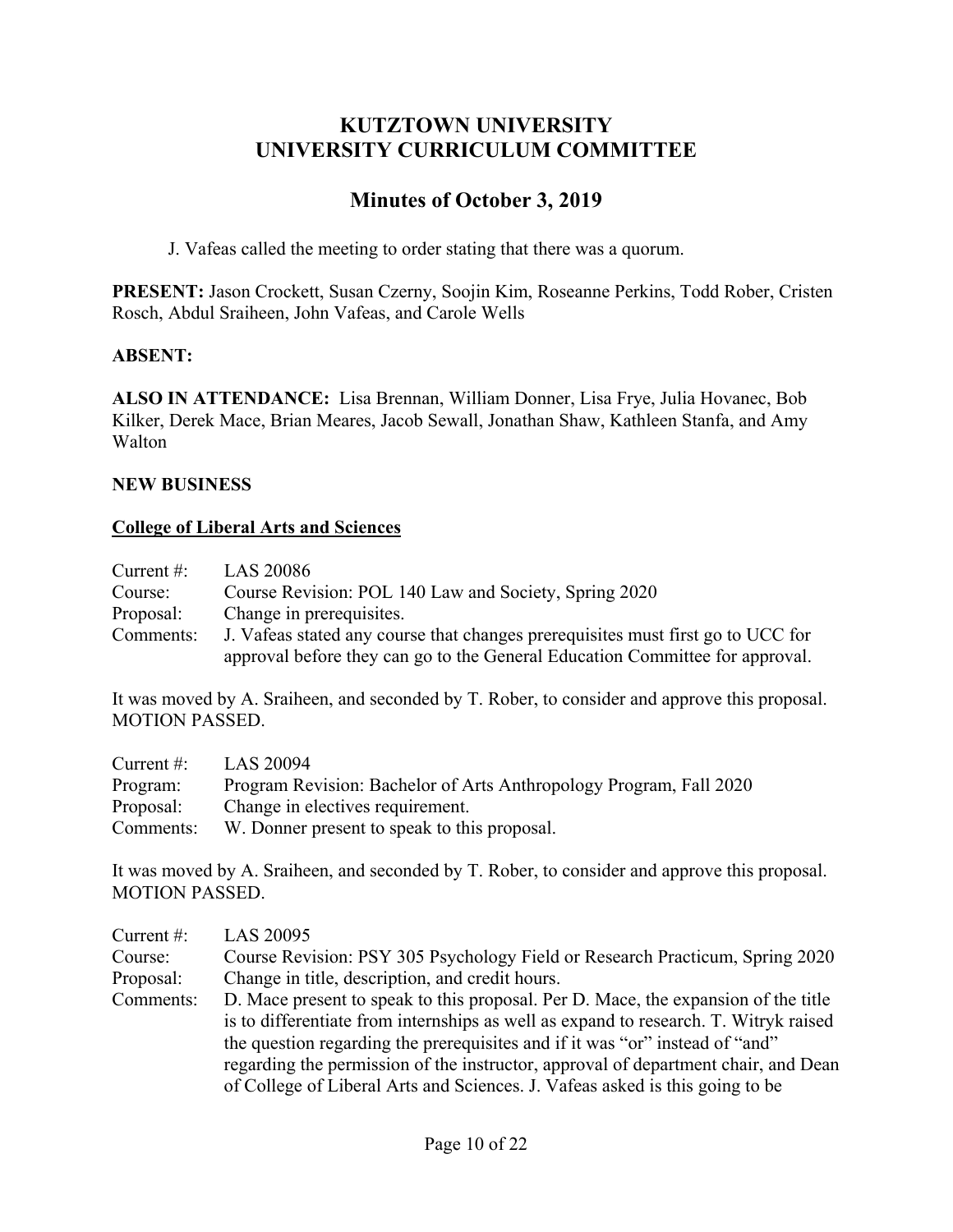considered and paid as an internship or a course as this is a contractual issue. It was determined to be an internship course.

It was moved by T. Rober, and seconded by C. Rosch, to consider and approve this proposal. MOTION PASSED.

| Current $#$ :         | LAS 20096                                                                |
|-----------------------|--------------------------------------------------------------------------|
| Course:               | Course Revision: CSC 356 Introduction to Data Management Systems, Spring |
|                       | 2020                                                                     |
| $D_{\text{nonlocal}}$ | Chango in provoquisitos                                                  |

Proposal: Change in prerequisites.

It was moved by A. Sraiheen, and seconded by S. Kim, to consider and approve this proposal. MOTION PASSED.

| Current $\#$ : | LAS 20097                                               |
|----------------|---------------------------------------------------------|
| Course:        | Course Revision: CSC 343 Operating Systems, Spring 2020 |
| Proposal:      | Change in syllabus and prerequisites.                   |

It was moved by A. Sraiheen, and seconded by C. Rosch, to consider and approve this proposal. MOTION PASSED.

| Current $#$ : | <b>LAS 20098</b>                                                                                                                                                                                            |  |  |
|---------------|-------------------------------------------------------------------------------------------------------------------------------------------------------------------------------------------------------------|--|--|
| Course:       | New Course: CSC 150 Ethical, Legal, and Professional Impacts of the Digital                                                                                                                                 |  |  |
|               | Age, Spring 2020                                                                                                                                                                                            |  |  |
| Proposal:     | Addition of a new course to the Master Course Listing.                                                                                                                                                      |  |  |
| Comments:     | J. Vafeas mentioned that in the course titles the concepts may be interdisciplinary<br>and it would be beneficial to include emails with a brief consultation with the<br>other department in the proposal. |  |  |
|               |                                                                                                                                                                                                             |  |  |

It was moved by A. Sraiheen, and seconded by T. Rober, to consider and approve this proposal. MOTION PASSED.

The following proposals were moved by S. Kim, and seconded by S. Czerny, to consider and approve as a block. MOTION PASSED.

| LAS 20099        | Program:<br>Fall 2020                                                     | Program Revision: Bachelor of Science Information Technology,      |  |  |
|------------------|---------------------------------------------------------------------------|--------------------------------------------------------------------|--|--|
|                  | Proposal:                                                                 | Change in major, addition of new course and elimination of course. |  |  |
|                  | Comments:                                                                 | L. Frye present to speak to this proposal. L. Frye stated the      |  |  |
|                  | program checksheet was updated with new course CSC 150 Ethical, Legal and |                                                                    |  |  |
|                  | Professional Impacts of the Digital Age and the removal of CSC 130 IT     |                                                                    |  |  |
|                  | Fundamentals.                                                             |                                                                    |  |  |
| <b>LAS 20100</b> | Program:<br>2020                                                          | Program Revision: Bachelor of Science Computer Science, Fall       |  |  |

Proposal: Change in major, addition of new course and elimination of course.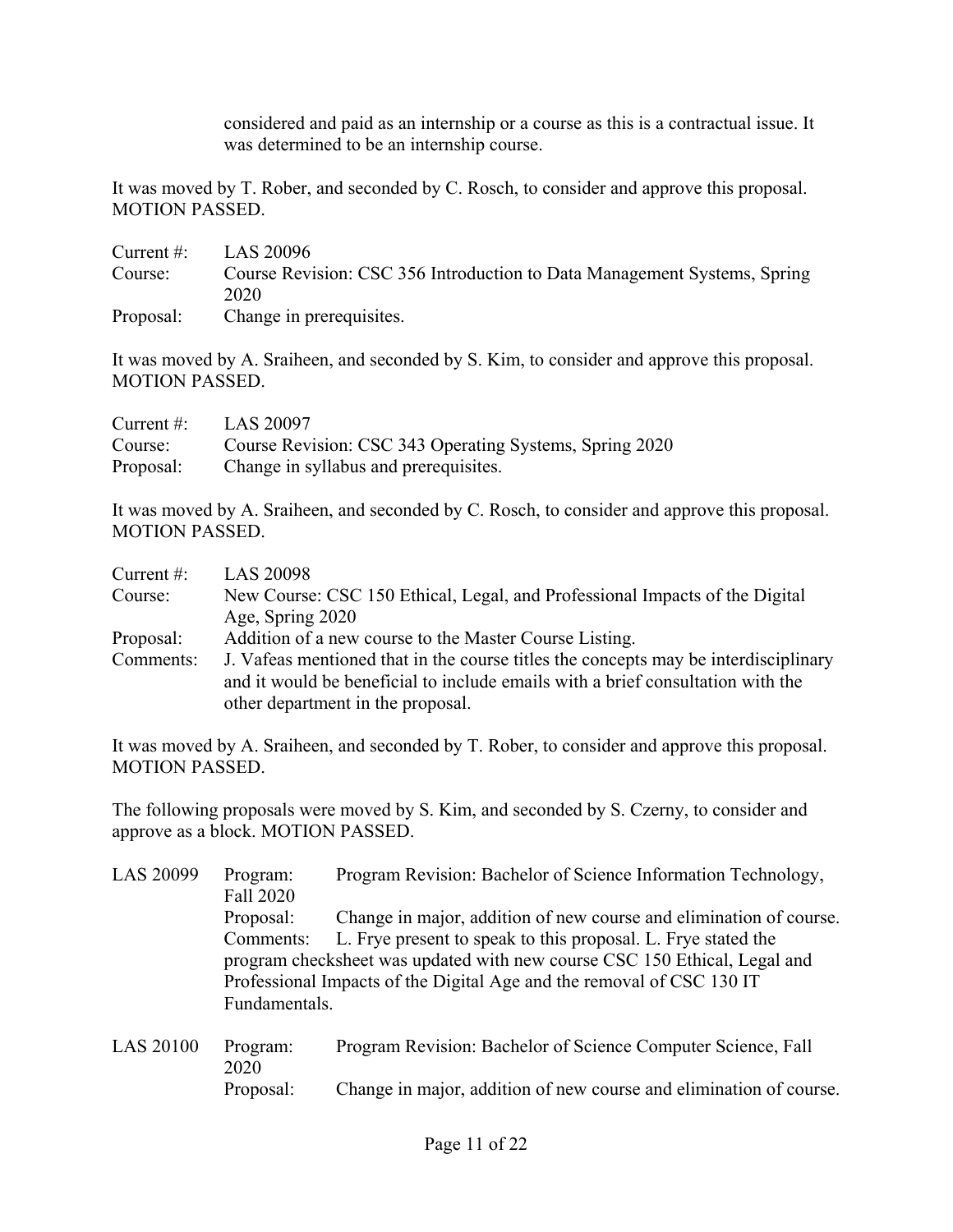Comments: L. Frye present to speak to this proposal. L. Frye stated the program checksheet was updated with new course CSC 150 Ethical, Legal and Professional Impacts of the Digital Age and the removal of CSC 130 IT Fundamentals.

LAS 20102 Program: Program Revision: Bachelor of Science Computer Science Information Technology, Fall 2020 Proposal: Change in major, addition of new course and elimination of course. Comments: L. Frye present to speak to this proposal. L. Frye stated the program checksheet was updated with new course CSC 150 Ethical, Legal and Professional Impacts of the Digital Age and the removal of CSC 130 IT Fundamentals.

LAS 20103 Program: Program Revision: Bachelor of Science Computer Science Software Development, Fall 2020 Proposal: Change in major, addition of new course and elimination of course. Comments: L. Frye present to speak to this proposal. L. Frye stated the program checksheet was updated with new course CSC 150 Ethical, Legal and Professional Impacts of the Digital Age and the removal of CSC 130 IT Fundamentals.

The following proposals were moved by A. Sraiheen, and seconded by T. Rober, to consider and approve as a block. MOTION PASSED.

| LAS 20109                                     | Course:<br>Proposal:<br>Comments:                                                                                                                         | Course Revision: SOC 247 Environmental Sociology, Spring 2020<br>Change in prerequisites.<br>W. Donner present to speak to this proposal.                                   |
|-----------------------------------------------|-----------------------------------------------------------------------------------------------------------------------------------------------------------|-----------------------------------------------------------------------------------------------------------------------------------------------------------------------------|
| LAS 20114                                     | Course:<br>Proposal:<br>Comments:                                                                                                                         | Course Revision: ANT 131 New World Archaeology, Spring 2020<br>Change in prerequisites.<br>W. Donner present to speak to this proposal.                                     |
| LAS 20115                                     | Course:<br>Proposal:<br>Comments:                                                                                                                         | Course Revision: ANT/SOC 232 Marriage and Family in Cross-<br>Cultural Perspective, Summer 2020<br>Change in prerequisites.<br>W. Donner present to speak to this proposal. |
| Current:<br>Course:<br>Proposal:<br>Comments: | LAS 20125<br>Course Revision: ENG 146 Ireland's Literacy Landscape, Spring 2020<br>Change in prerequisite.<br>A. Vogel present to speak to this proposal. |                                                                                                                                                                             |

It was moved by T. Rober, and seconded by A. Sraiheen, to consider and approve this proposal. MOTION PASSED.

Current#: LAS 20126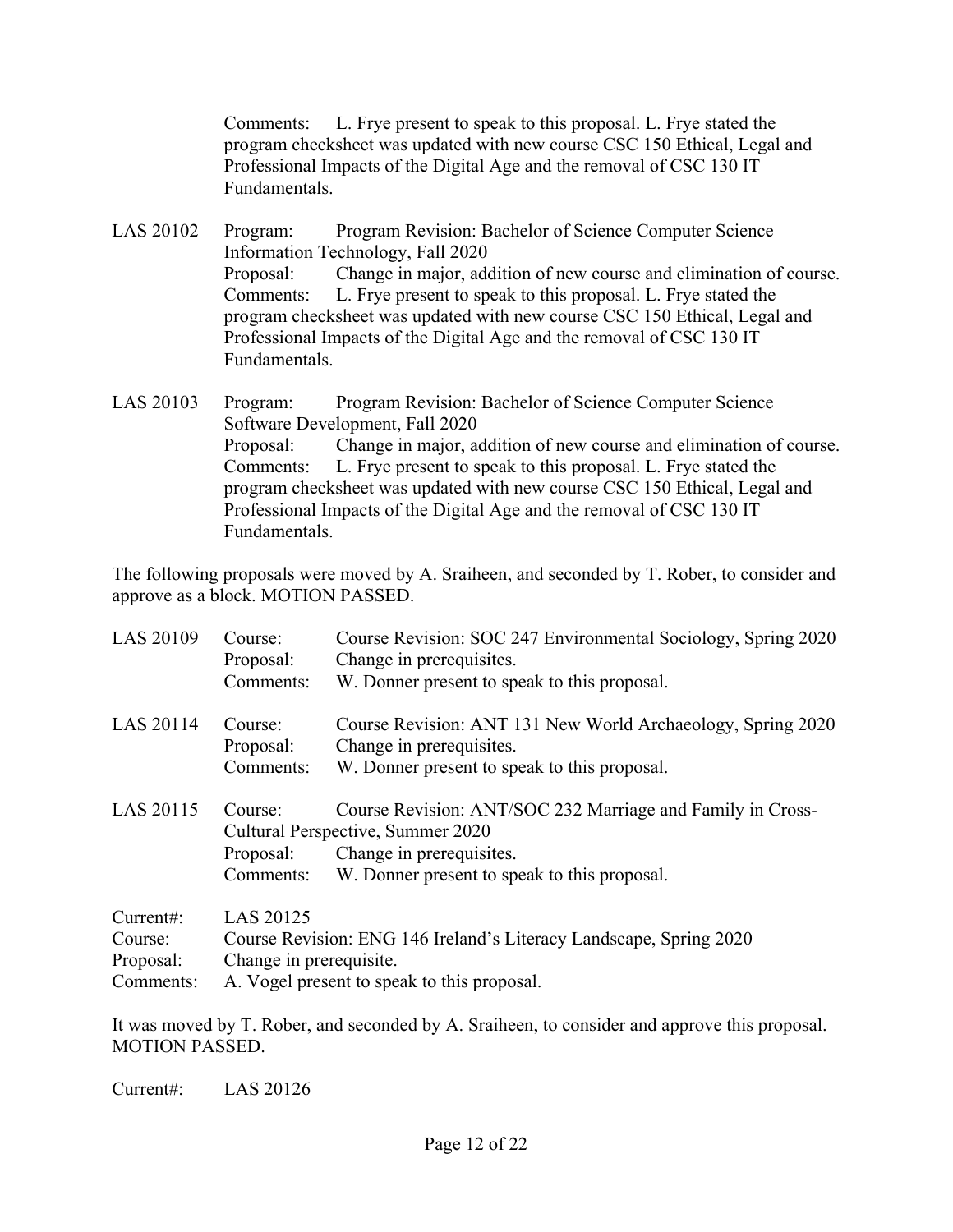Course: Course Revision: ENG 356 International Cinema, Spring 2020 Proposal: Change in course number, prerequisites, syllabus, and description.

It was moved by T. Rober, and seconded by S. Kim to consider and approve this proposal. MOTION PASSED.

| Current:  | LAS 20127                                                          |
|-----------|--------------------------------------------------------------------|
| Course:   | Course Revision: ENG/WGS 359 Feminist Film Theory, Spring 2020     |
| Proposal: | Change in course number, syllabus, description, and prerequisites. |

It was moved by S. Kim, and seconded by A. Sraiheen, to consider and approve this proposal. MOTION PASSED.

| Current:  | LAS 20128                                                 |
|-----------|-----------------------------------------------------------|
| Course:   | Course Revision: ENG 141 Literature and Film, Spring 2020 |
| Proposal: | Change in syllabus, description, and prerequisites.       |

It was moved by T. Rober, and seconded by A. Sraiheen, to consider and approve this proposal. MOTION PASSED.

| Current:  | LAS 20129                                                |
|-----------|----------------------------------------------------------|
| Course:   | Course Revision: WRI 205 Scientific Writing, Spring 2020 |
| Proposal: | Change in syllabus, description, and prerequisites.      |

It was moved by T. Rober, and seconded by C. Rosch, to consider and approve this proposal. MOTION PASSED.

| Current:  | LAS 20130                                           |
|-----------|-----------------------------------------------------|
| Course:   | Course Revision: ENG 365 Modern Novel, Spring 2020  |
| Proposal: | Change in syllabus, description, and prerequisites. |

It was moved by A. Sraiheen, and seconded by S. Kim, to consider and approve this proposal. MOTION PASSED.

### **College of Visual & Performing Arts**

| Current $#$ : | VPA 1987                                                                                                                                          |
|---------------|---------------------------------------------------------------------------------------------------------------------------------------------------|
| Course:       | Course Revision: COM 327 Rhetorical Theory and Criticism, Spring 2020                                                                             |
| Proposal:     | Change in course number.                                                                                                                          |
| Comments:     | M. Eicholtz was present to speak to this proposal. She mentioned the course<br>number will be changed to COM 227 and that COM 327 and COM 227 are |
|               | equivalent.                                                                                                                                       |

It was moved by T. Rober, and seconded by S. Kim, to consider and approve this proposal. MOTION PASSED.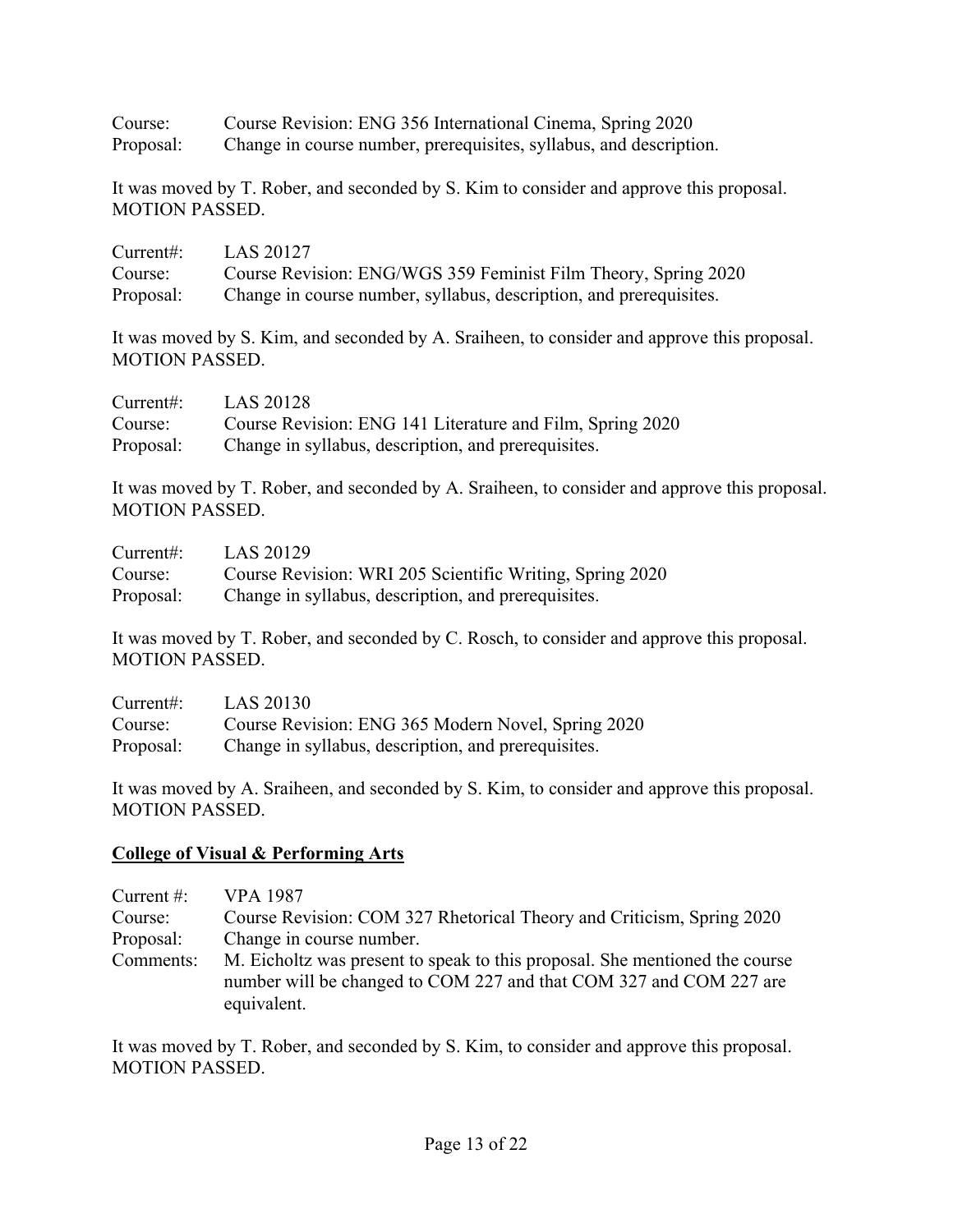The following proposals were moved by S. Czerny, and seconded by A. Sraiheen, to consider and approve as a block. MOTION PASSED.

| <b>VPA 2001</b> | Course:<br>Spring 2020                | New Course: APD 352 3D Modeling and Rendering Studio II,                                                  |
|-----------------|---------------------------------------|-----------------------------------------------------------------------------------------------------------|
|                 | Proposal:                             | Addition of a new course to the Master Course Listing.                                                    |
|                 | Comments:                             | J. Vafeas noted that UCC does not approve LHEs.                                                           |
| <b>VPA 2002</b> | Course:<br>Spring 2020                | New Course: APD 353 3D Modeling and Rendering Studio III,                                                 |
|                 | Proposal:<br>Comments:                | Addition of a new course to the Master Course Listing.<br>J. Vafeas noted that UCC does not approve LHEs. |
| <b>VPA 2003</b> | Course:                               | New Course: APD 354 3D Modeling and Rendering Studio IV,                                                  |
|                 | Spring 2020<br>Proposal:<br>Comments: | Addition of a new course to the Master Course Listing.<br>J. Vafeas noted that UCC does not approve LHEs. |
| <b>VPA 2004</b> | Course:<br>Spring 2020                | New Course: APD 355 3D Modeling and Rendering Studio V,                                                   |
|                 | Proposal:                             | Addition of a new course to the Master Course Listing.                                                    |
|                 | Comments:                             | J. Vafeas noted that UCC does not approve LHEs.                                                           |

The following proposals were moved by S. Czerny, and seconded by A. Sraiheen, to consider and approve as a block. MOTION PASSED.

| <b>VPA 2024</b> | Course:<br>Proposal:                                                                                                                               | Course Revision: CTM 365 Video Post Production, Spring 2020<br>Change in title, description, and syllabus. |
|-----------------|----------------------------------------------------------------------------------------------------------------------------------------------------|------------------------------------------------------------------------------------------------------------|
| <b>VPA 2025</b> | Course:<br>Proposal:                                                                                                                               | Course Revision: CTM 50 Audio Production, Spring 2020<br>Change in title, description, and syllabus.       |
| <b>VPA 2027</b> | Course:<br>2020                                                                                                                                    | Course Revision: CTM 205 Narrative Video Production, Spring                                                |
|                 | Proposal:                                                                                                                                          | Change in title, description, and syllabus.                                                                |
| <b>VPA 2028</b> | Course:<br>Spring 2020                                                                                                                             | Course Revision: CDE/CTM 271 Graphics for Digital Media,                                                   |
|                 | Proposal:                                                                                                                                          | Change in title, description, and syllabus.                                                                |
| Current:        | <b>VPA 2031</b>                                                                                                                                    |                                                                                                            |
| Program:        | Program Revision: Post-Baccalaureate Music Education Certification, Spring<br>2020                                                                 |                                                                                                            |
| Proposal:       | New Program Certification.                                                                                                                         |                                                                                                            |
| Comments:       | J. Vafeas stated the UCC proposal cover sheet needs to be updated to include<br>certificates and certifications as well as the 8-semester planner. |                                                                                                            |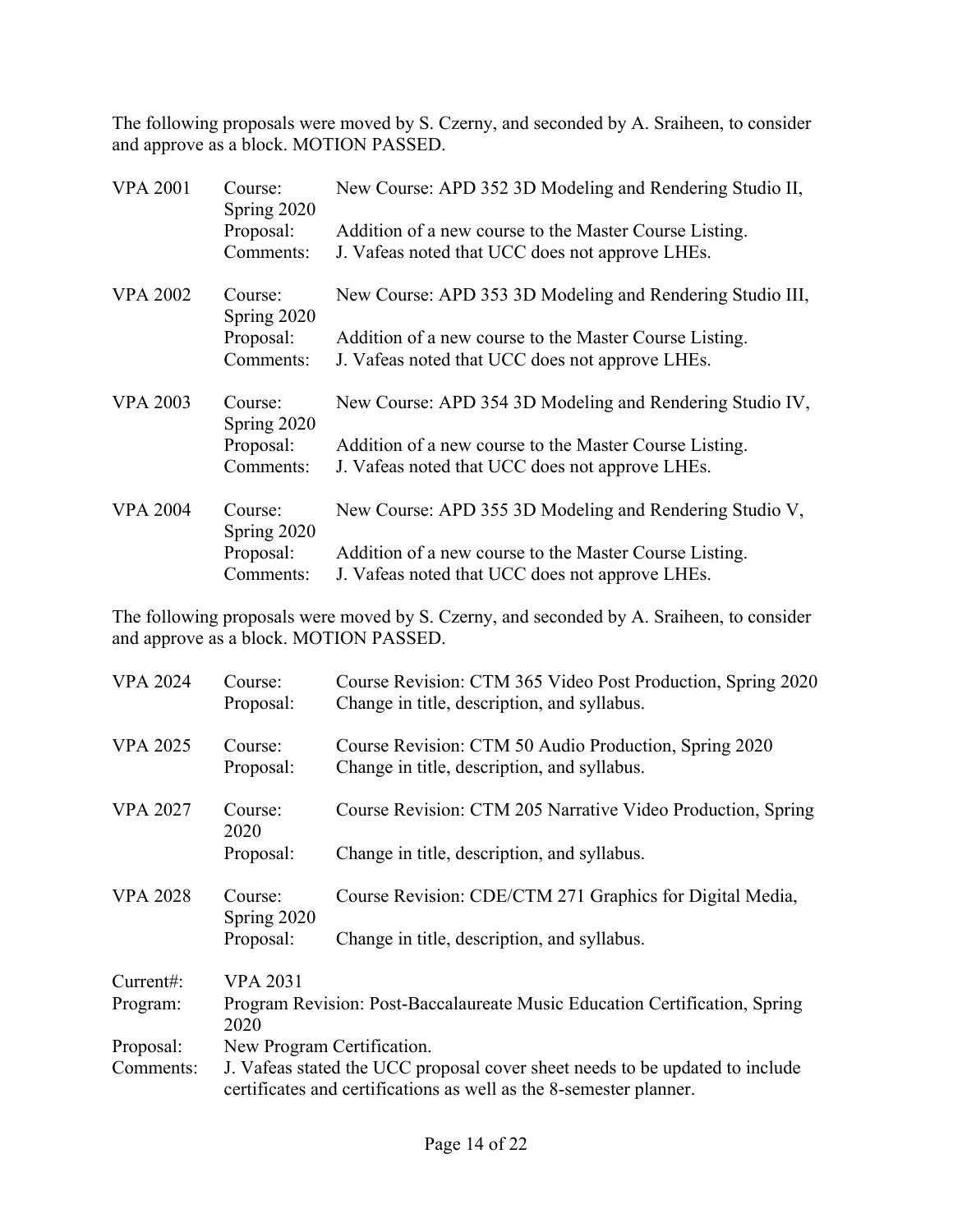It was moved by T. Rober, and seconded by A. Sraiheen to consider and approve this proposal. MOTION PASSED.

| Current#: $VPA 2032$ |                                                                              |
|----------------------|------------------------------------------------------------------------------|
|                      | Course: Course Revision: ARC 200 Visual Culture Critical Theory, Spring 2020 |
|                      | Proposal: Change in prerequisites.                                           |

It was moved by A. Sraiheen, and seconded by S. Czerny, to consider and approve this proposal. MOTION PASSED.

| Current:  | <b>VPA 2034</b>                                                               |
|-----------|-------------------------------------------------------------------------------|
| Course:   | Course Revision: ARU 536 Art Curriculum, Spring 2020                          |
| Proposal: | Change in title.                                                              |
| Comments: | J. Hovanec present to speak to this proposal. J. Hovanec established they are |
|           | removing the Standards Aligned System from the title to focus on developing   |
|           | curriculum that meets the National Art Education Standards.                   |

It was moved by A. Sraiheen, and seconded by S. Kim, to consider and approve this proposal. MOTION PASSED.

The following proposals were moved by S. Czerny, and seconded by R. Perkins, to consider and approve as a block. MOTION PASSED.

VPA 2036 Program: Program Revision: Bachelor of Science Art Education, Spring 2020 Proposal: Change in program. Comments: J. Hovanec present to speak to this proposal. J. Hovanec stated they are removing ARU 110 Explorations in Art Education from the checksheet and replacing it with ARU 210 Learning in the Visual Arts: Childhood and ARU 132 Art in Alternative Settings. VPA 2037 Program: Program Revision: Minor Art Education, Spring 2020 Proposal: Change in program. Comments: J. Hovanec present to speak to this proposal. J. Hovanec stated they are removing ARU 110 Explorations in Art Education from the checksheet and replacing it with ARU 210 Learning in the Visual Arts: Childhood and ARU 132 Art in Alternative Settings. VPA 2038 Program: Program Revision: Bachelor of Science Art Education Alternative Settings, Spring 2020 Proposal: Change in program. Comments: J. Hovanec present to speak to this proposal. J. Hovanec stated they are removing ARU 110 Explorations in Art Education from the checksheet

and replacing it with ARU 210 Learning in the Visual Arts: Childhood and ARU 132 Art in Alternative Settings.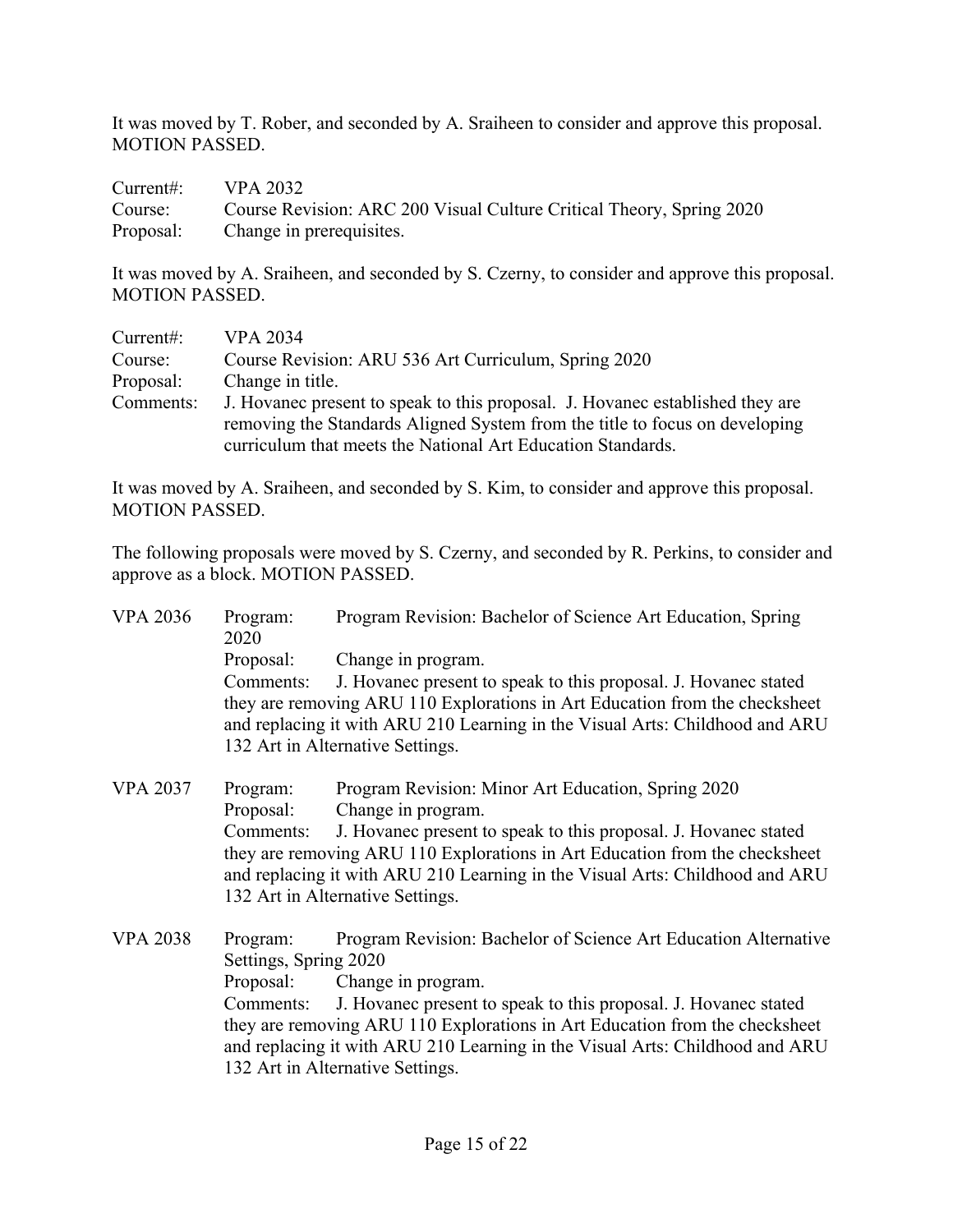| Current:  | <b>VPA 2039</b>                                                                 |
|-----------|---------------------------------------------------------------------------------|
| Course:   | Course Revision: ARU 210 Learning in the Visual Arts: Childhood, Spring 2020    |
| Proposal: | Change in syllabus and prerequisites.                                           |
| Comments: | J. Hovanec present to speak to this proposal. T. Witryk questioned the grade of |
|           | "B" or better in the course description and asked that each course needing that |
|           | requirement be listed.                                                          |

It was moved by S. Czerny, and seconded by A. Sraiheen, to consider and approve this proposal. MOTION PASSED.

### **Distance Education Offerings**

The following proposals were moved by M. Eicholtz, and seconded by A. Sraiheen, to consider and approve as a block. MOTION PASSED.

| COB 19105        | 2020                     | Distance Education Offering: FIN 360 Financial Markets and Institutions, Spring                                                                                               |
|------------------|--------------------------|-------------------------------------------------------------------------------------------------------------------------------------------------------------------------------|
|                  | Proposal:                | Request to offer course via Distance Education.                                                                                                                               |
| COB 19106        | Proposal:                | Distance Education Offering: ACC 305 Cost Accounting Distance, Spring 2020<br>Request to offer course via Distance Education.                                                 |
| COB 19110        | Proposal:                | Distance Education Offering: MGM 399 Business Strategy & Policy, Spring 2020<br>Request to offer course via Distance Education.                                               |
| <b>COB 20001</b> | Proposal:                | Distance Education Offering: ACC 122 Managerial Accounting, Spring 2020<br>Request to offer course via Distance Education.                                                    |
| LAS 19169        | Winter 2020<br>Proposal: | Distance Education Offering: SWK/WGS 325 Social Work and Human Sexuality,<br>Request to offer course via Distance Education.                                                  |
| <b>LAS 20003</b> | Winter 2020<br>Proposal: | Distance Education Offering: SWK 250 Social Work with Individuals Practice I,<br>Request to offer course via Distance Education.                                              |
| <b>LAS 20004</b> | Proposal:                | Distance Education Offering: SWK 265 Social Work Practice with Groups and<br>Families: Practice II, Winter 2020<br>Request to offer course via Distance Education.            |
| <b>LAS 20005</b> | Proposal:                | Distance Education Offering: SWK 280 Social Work Practice with Communities<br>and Organizations, Practice III, Winter 2020<br>Request to offer course via Distance Education. |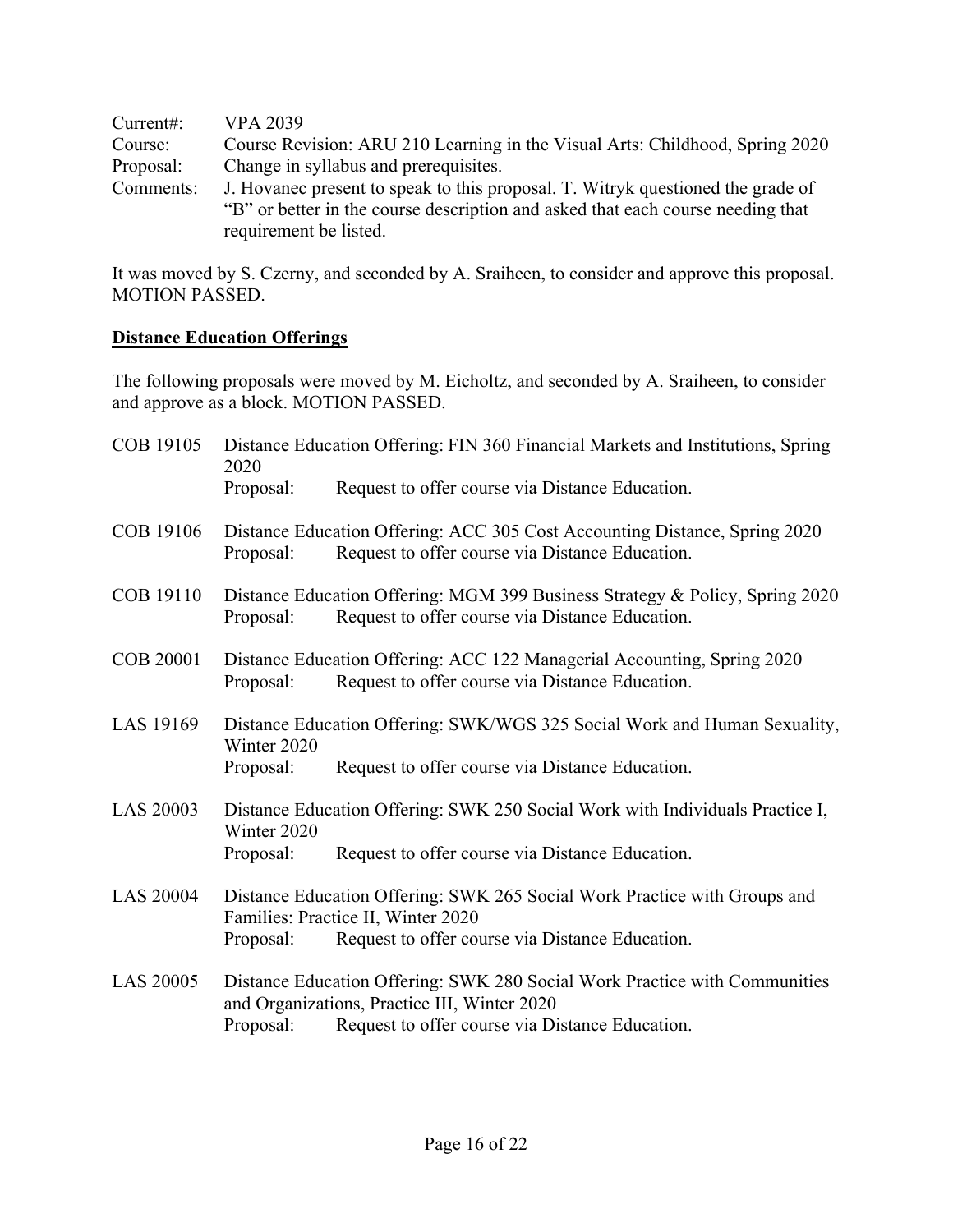| <b>LAS 20006</b> | Distance Education Offering: SWK 382CTWI Professional Seminar in Social<br>Work, Winter 2020         |                                                                                                                                                                      |  |
|------------------|------------------------------------------------------------------------------------------------------|----------------------------------------------------------------------------------------------------------------------------------------------------------------------|--|
|                  | Proposal:                                                                                            | Request to offer course via Distance Education.                                                                                                                      |  |
| <b>LAS 20007</b> | Distance Education Offering: SWK 384 Professional Seminar in Social Work II,<br>Winter 2020          |                                                                                                                                                                      |  |
|                  | Proposal:                                                                                            | Request to offer course via Distance Education.                                                                                                                      |  |
| <b>LAS 20008</b> | Proposal:                                                                                            | Distance Education Offering: SWK 320 Case Management, Winter 2020<br>Request to offer course via Distance Education.                                                 |  |
| <b>LAS 20009</b> | Management, Winter 2020<br>Proposal:                                                                 | Distance Education Offering: SWK 321 Professional Dimensions of Case<br>Request to offer course via Distance Education.                                              |  |
|                  |                                                                                                      |                                                                                                                                                                      |  |
| <b>LAS 20010</b> | Winter 2020                                                                                          | Distance Education Offering: SWK 285 Essential Skills for Helping People,                                                                                            |  |
|                  | Proposal:                                                                                            | Request to offer course via Distance Education.                                                                                                                      |  |
| LAS 20011        | Winter 2020                                                                                          | Distance Education Offering: SWK 286 Social Work and Substance Abuse,                                                                                                |  |
|                  | Proposal:                                                                                            | Request to offer course via Distance Education.                                                                                                                      |  |
| <b>LAS 20012</b> | Winter 2020                                                                                          | Distance Education Offering: SWK 290 Social Gerontology and Social Welfare,                                                                                          |  |
|                  | Proposal:                                                                                            | Request to offer course via Distance Education.                                                                                                                      |  |
| LAS 20013        | Distance Education Offering: SWK 328 Child Welfare and Social Work Practice,<br>Winter 2020          |                                                                                                                                                                      |  |
|                  | Proposal:                                                                                            | Request to offer course via Distance Education.                                                                                                                      |  |
| <b>LAS 20014</b> | Distance Education Offering: SWK 315 Human Services Administration and<br>Social Policy, Winter 2020 |                                                                                                                                                                      |  |
|                  | Proposal:                                                                                            | Request to offer course via Distance Education.                                                                                                                      |  |
| LAS 20015        | Proposal:                                                                                            | Distance Education Offering: SWK 379 Independent Study, Winter 2020<br>Request to offer course via Distance Education.                                               |  |
| LAS 20016        | Proposal:                                                                                            | Distance Education Offering: SWK 450 Foundations of Social Work Practice<br>with Individuals, Winter 2020<br>Request to offer course via Distance Education.         |  |
|                  |                                                                                                      |                                                                                                                                                                      |  |
| LAS 20017        | Proposal:                                                                                            | Distance Education Offering: SWK 465 Foundations of Social Work Practice<br>with Groups and Families, Winter 2020<br>Request to offer course via Distance Education. |  |
| <b>LAS 20018</b> |                                                                                                      | Distance Education Offering: SWK 480 Foundations of Social Work Practice<br>Organizations and Communities, Winter 2020                                               |  |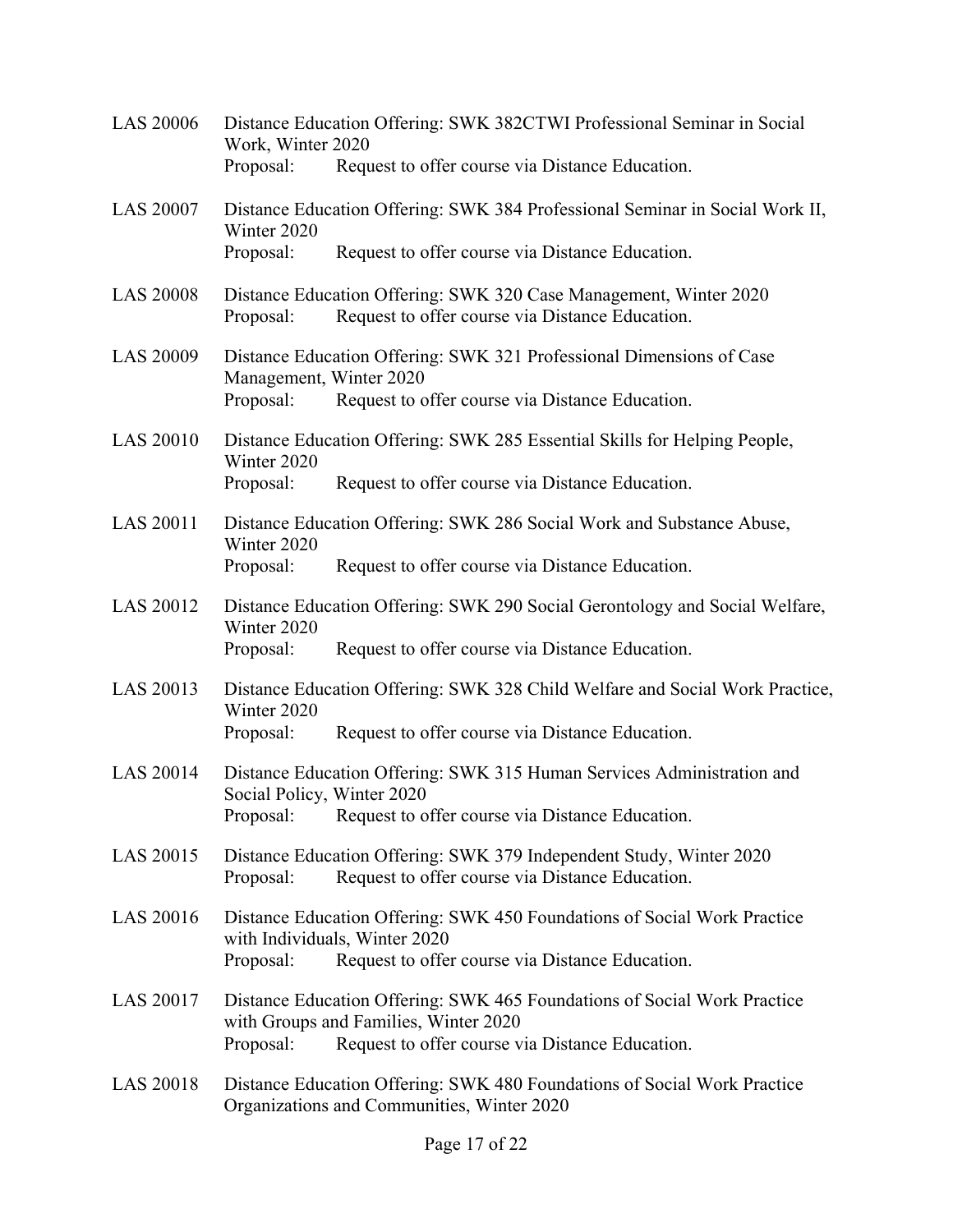|                  | Proposal:                                                                                                                                                            | Request to offer course via Distance Education.                                                                                                                               |
|------------------|----------------------------------------------------------------------------------------------------------------------------------------------------------------------|-------------------------------------------------------------------------------------------------------------------------------------------------------------------------------|
| LAS 20019        |                                                                                                                                                                      | Distance Education Offering: SWK 482 Integrated Generalist Social Work<br>Practice Seminar, Winter 2020                                                                       |
|                  | Proposal:                                                                                                                                                            | Request to offer course via Distance Education.                                                                                                                               |
| <b>LAS 20020</b> | Practice II, Winter 2020                                                                                                                                             | Distance Education Offering: SWK 484 Integrated Generalist Social Work                                                                                                        |
|                  | Proposal:                                                                                                                                                            | Request to offer course via Distance Education.                                                                                                                               |
| <b>LAS 20021</b> | 2020                                                                                                                                                                 | Distance Education Offering: SWK 500 Families in Social Environment, Winter                                                                                                   |
|                  | Proposal:                                                                                                                                                            | Request to offer course via Distance Education.                                                                                                                               |
| <b>LAS 20022</b> | Proposal:                                                                                                                                                            | Distance Education Offering: SWK 582 Advanced Theory in Family-Centered<br>Generalist Social Work, Practice I, Winter 2020<br>Request to offer course via Distance Education. |
| LAS 20023        | Proposal:                                                                                                                                                            | Distance Education Offering: SWK 584 Advanced Theory in Family-Centered<br>Generalist Social Work Practice II, Winter 2020<br>Request to offer course via Distance Education. |
| <b>LAS 20026</b> | Proposal:                                                                                                                                                            | Distance Education Offering: SWK 504 Short - Term Treatment Models in Social<br>Work with Families, Winter 2020<br>Request to offer course via Distance Education.            |
| LAS 20027        | Winter 2020<br>Proposal:                                                                                                                                             | Distance Education Offering: SWK 505 Psychopharmacology for Social Workers,<br>Request to offer course via Distance Education.                                                |
| <b>LAS 20028</b> | Proposal:                                                                                                                                                            | Distance Education Offering: SWK 492 Generalist Social Work Practice for<br>Advance Standing I, Winter 2020<br>Request to offer course via Distance Education.                |
| LAS 20029        | Proposal:                                                                                                                                                            | Distance Education Offering: SWK 494 Generalist Social Work Practice for<br>Advance Standing II, Winter 2020<br>Request to offer course via Distance Education.               |
| <b>LAS 20030</b> | Distance Education Offering: SWK 525 Information Technology & Social Work<br>Practice I, Winter 2020<br>Proposal:<br>Request to offer course via Distance Education. |                                                                                                                                                                               |
| LAS 20031        | Practice II, Winter 2020<br>Proposal:                                                                                                                                | Distance Education Offering: SWK 526 Information Technology & Social Work<br>Request to offer course via Distance Education.                                                  |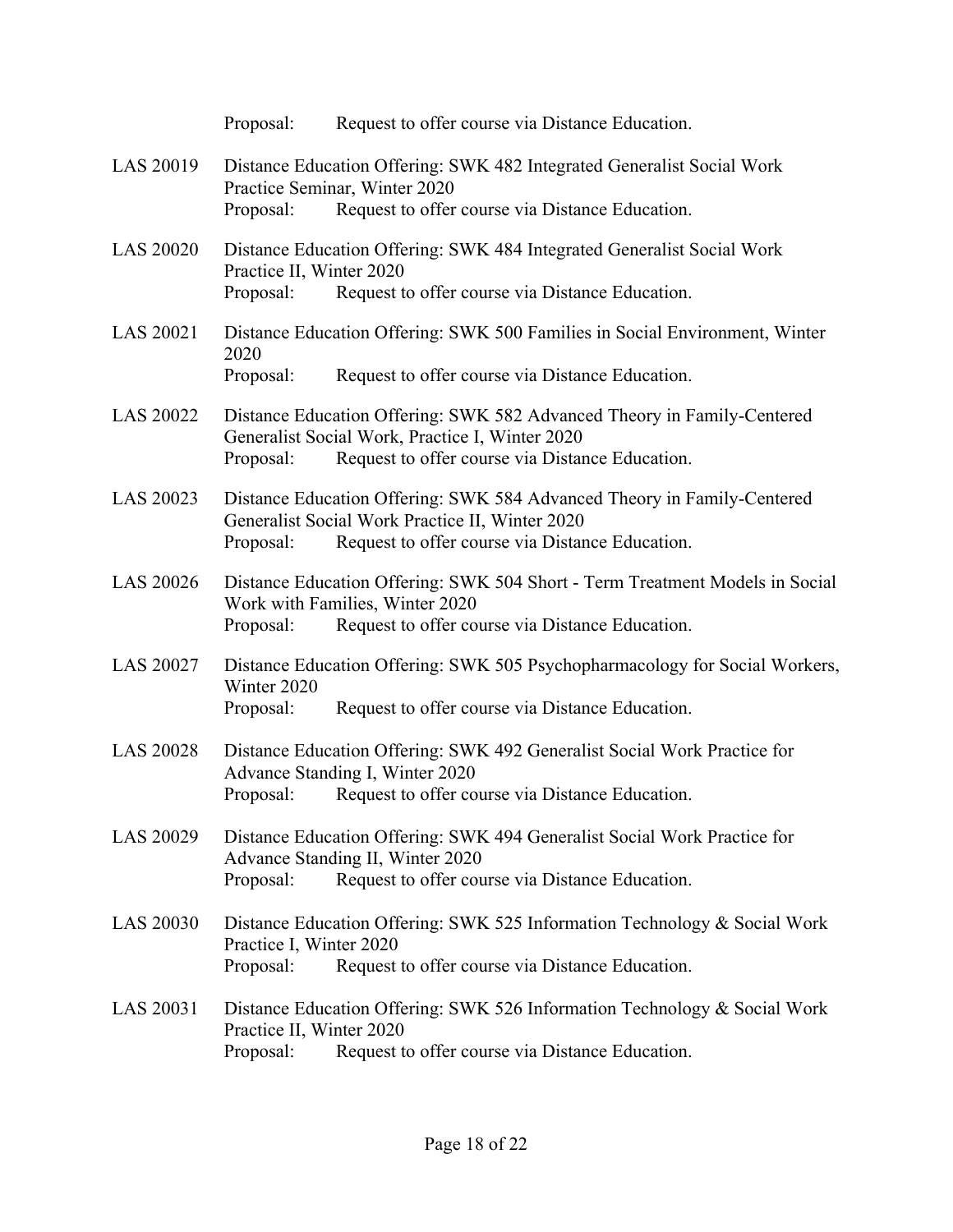| <b>LAS 20032</b> | Distance Education Offering: SWK 527 Social Entrepreneurship and Social<br>Work, Winter 2019                                                                                                        |
|------------------|-----------------------------------------------------------------------------------------------------------------------------------------------------------------------------------------------------|
|                  | Proposal:<br>Request to offer course via Distance Education.                                                                                                                                        |
| LAS 20033        | Distance Education Offering: SWK 528 Social Work and Non-Profit Leadership<br>Winter 2020                                                                                                           |
|                  | Request to offer course via Distance Education.<br>Proposal:                                                                                                                                        |
| LAS 20034        | Distance Education Offering: SWK 529 Financial Sustainability of<br>Entrepreneurial Social Work, Winter 2020<br>Proposal:<br>Request to offer course via Distance Education.                        |
| LAS 20035        | Distance Education Offering: SWK 536 Skills for Working with the New<br>Immigrant Family, Winter 2020<br>Request to offer course via Distance Education.<br>Proposal:                               |
| LAS 20036        | Distance Education Offering: SWK 538 Practice of Family Group Decision<br>Making I, Winter 2020<br>Request to offer course via Distance Education.<br>Proposal:                                     |
| <b>LAS 20037</b> | Distance Education Offering: SWK 539 Practice of Family Group Decision<br>Making II, Winter 2020<br>Proposal:<br>Request to offer course via Distance Education.                                    |
| <b>LAS 20038</b> | Distance Education Offering: SWK 540 Practice of Family Group Decision<br>Making III, Winter 2020<br>Request to offer course via Distance Education.<br>Proposal:                                   |
| LAS 20039        | Distance Education Offering: SWK 545 Child Permanence and the Family-in-<br>Environment, Winter 2020<br>Proposal:<br>Request to offer course via Distance Education.                                |
| <b>LAS 20040</b> | Distance Education Offering: SWK 561 Motivational Interviewing Strategies for<br>Gender Addictions Winter 2019<br>Request to offer course via Distance Education.<br>Proposal:                      |
| LAS 20041        | Distance Education Offering: SWK 574 Family Mediation, Winter 2020<br>Request to offer course via Distance Education.<br>Proposal:                                                                  |
| <b>LAS 20042</b> | Distance Education Offering: SWK 575 Clinical Supervision in Social Work,<br>Winter 2020                                                                                                            |
| LAS 20043        | Proposal:<br>Request to offer course via Distance Education.<br>Distance Education Offering: SWK 579 Independent Study, Winter 2020<br>Proposal:<br>Request to offer course via Distance Education. |
| LAS 20081        | Distance Education Offering: CMP 100 Effective Composition, Spring 2020<br>Request to offer course via Distance Education.<br>Proposal:                                                             |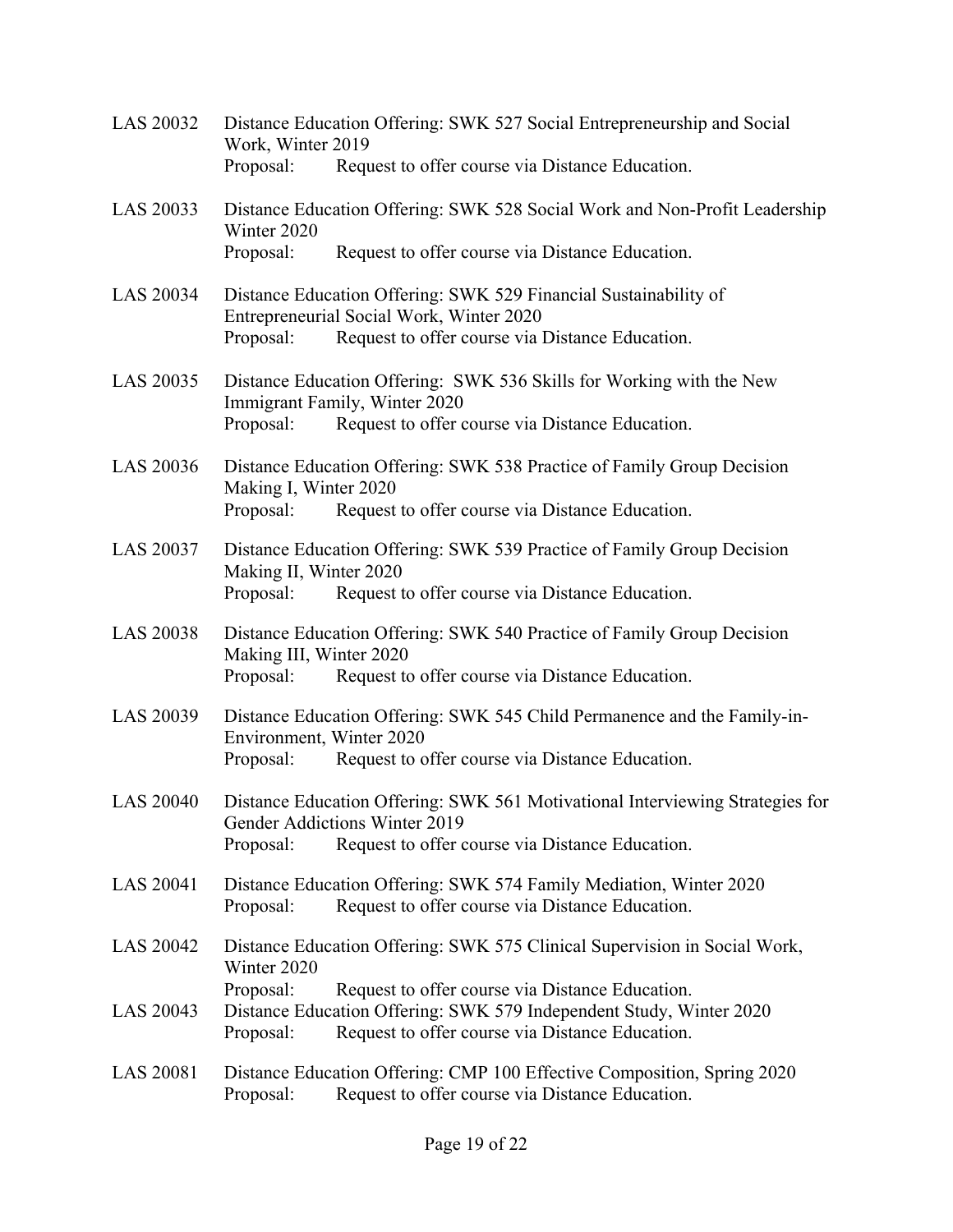| <b>LAS 20082</b> | Proposal:                             | Distance Education Offering: CMP 200 Research and Composition, Spring 2020<br>Request to offer course via Distance Education. |
|------------------|---------------------------------------|-------------------------------------------------------------------------------------------------------------------------------|
| LAS 20120        | 2020                                  | Distance Education Offering: SWK/SOW 774 Comprehensive Seminar, Spring                                                        |
|                  | Proposal:                             | Request to offer course via Distance Education.                                                                               |
| LAS 20121        | World Texts, Spring 2020<br>Proposal: | Distance Education Offering: ENG 272 Women and Violence in Contemporary<br>Request to offer course via Distance Education.    |
| LAS 20122        | Online, Spring 2020<br>Proposal:      | Distance Education Offering: ENG 278 Women Writers Around the World<br>Request to offer course via Distance Education.        |
| LAS 20123        | Online, Spring 2020<br>Proposal:      | Distance Education Offering: ENG/WGS 323 Native American Women Writers<br>Request to offer course via Distance Education.     |
| LAS 20132        | Proposal:                             | Distance Education Offering: GEL 20 Introduction to Geology, Spring 2020<br>Request to offer course via Distance Education.   |
| LAS 20137        | Proposal:                             | Distance Education Offering: FRE 101 Elementary French I, Spring 2020<br>Request to offer course via Distance Education.      |
| LAS 20138        | Proposal:                             | Distance Education Offering: FRE 102 Elementary French II, Spring 2020<br>Request to offer course via Distance Education.     |
| LAS 20139        | Proposal:                             | Distance Education Offering: FRE 103 Intermediate French III, Spring 2020<br>Request to offer course via Distance Education.  |
| <b>LAS 20140</b> | Proposal:                             | Distance Education Offering: FRE 104 Intermediate French IV, Spring 2020<br>Request to offer course via Distance Education.   |
| LAS 20143        | Management, Fall 2020<br>Proposal:    | Distance Education Offering: HLS 200 Homeland Security & Emergency<br>Request to offer course via Distance Education.         |
| LAS 20144        | 2020                                  | Distance Education Offering: HLS 300 Homeland Security & Intelligence, Fall                                                   |
|                  | Proposal:                             | Request to offer course via Distance Education.                                                                               |
| <b>VPA 2012</b>  | Proposal:                             | Distance Education Offering: APD 240 Intro to 3D Animation, Spring 2020<br>Request to offer course via Distance Education.    |
| <b>VPA 2013</b>  | Spring 2020                           | Distance Education Offering: APD 171Intro to 3D Modeling and Rendering,                                                       |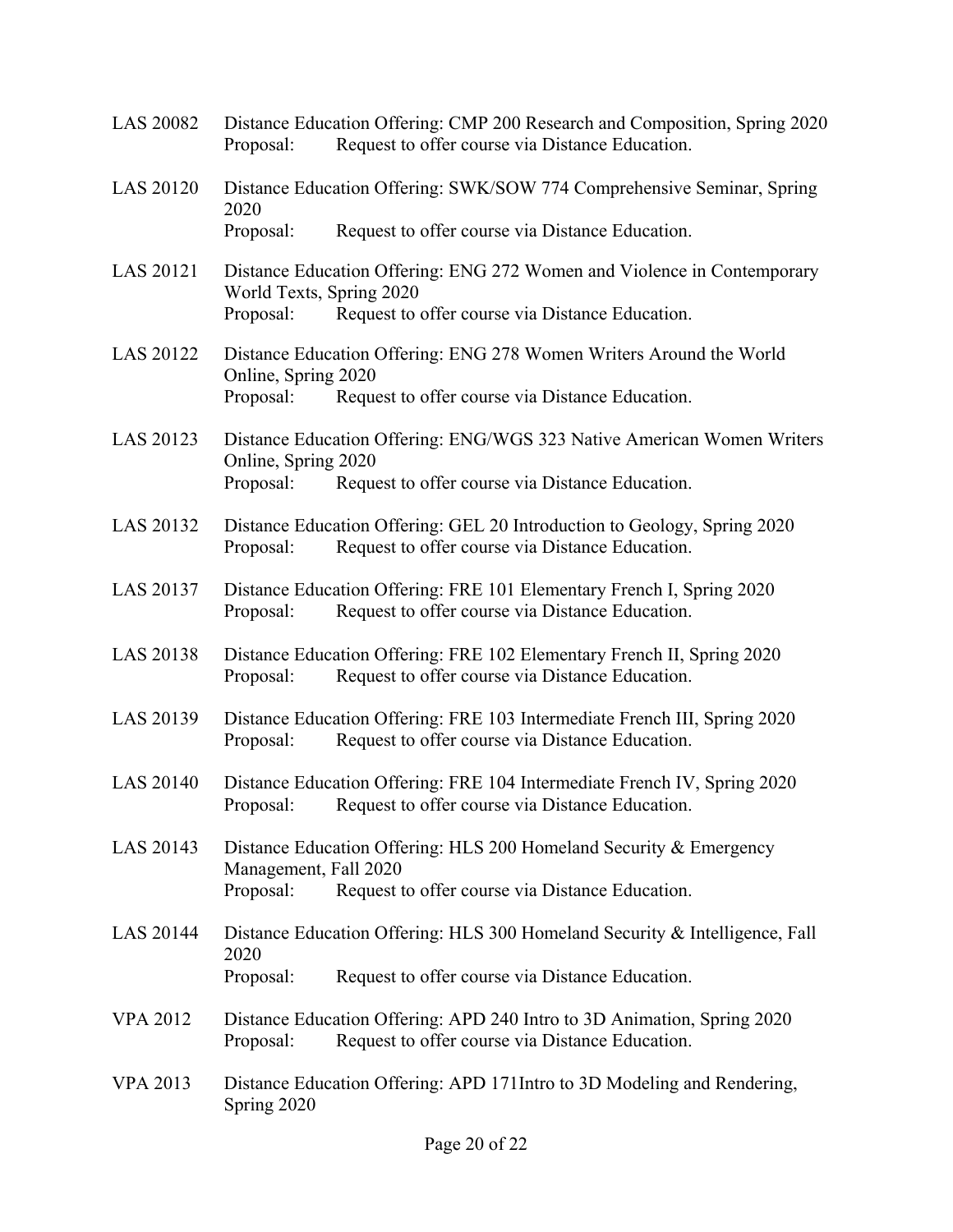|                 | Proposal:                                                                            | Request to offer course via Distance Education.                                                                                                               |  |
|-----------------|--------------------------------------------------------------------------------------|---------------------------------------------------------------------------------------------------------------------------------------------------------------|--|
| <b>VPA 2014</b> | Distance Education Offering: APD 250 Advanced Animation Techniques I,<br>Spring 2020 |                                                                                                                                                               |  |
|                 | Proposal:                                                                            | Request to offer course via Distance Education.                                                                                                               |  |
| <b>VPA 2015</b> | Spring 2020                                                                          | Distance Education Offering: ART 260 Advanced Animation Techniques II,                                                                                        |  |
|                 | Proposal:                                                                            | Request to offer course via Distance Education.                                                                                                               |  |
| <b>VPA 2016</b> | Proposal:                                                                            | Distance Education Offering: ART 231 Digital Animation, Spring 2020<br>Request to offer course via Distance Education.                                        |  |
| <b>VPA 2017</b> | Proposal:                                                                            | Distance Education Offering: APD 302 Digital Futures, Spring 2020<br>Request to offer course via Distance Education.                                          |  |
| <b>VPA 2018</b> | Proposal:                                                                            | Distance Education Offering: ARH 27 History of Animation, Game, Art, and<br>Interactive Media, Spring 2020<br>Request to offer course via Distance Education. |  |
|                 |                                                                                      |                                                                                                                                                               |  |
| <b>VPA 2019</b> | Spring 2020                                                                          | Distance Education Offering: APD 141 Visual Storytelling and Character Design,                                                                                |  |
|                 | Proposal:                                                                            | Request to offer course via Distance Education.                                                                                                               |  |
| <b>VPA 2029</b> | 2020                                                                                 | Distance Education Offering: COM 215 Small Group Communication, Spring                                                                                        |  |
|                 | Proposal:                                                                            | Request to offer course via Distance Education.                                                                                                               |  |
| <b>VPA 2030</b> | World, Spring 2020                                                                   | Distance Education Offering: COM 313 Communication in a Multicultural                                                                                         |  |
|                 | Proposal:                                                                            | Request to offer course via Distance Education.                                                                                                               |  |
| <b>VPA 2040</b> | 2020                                                                                 | Distance Education Offering: ARU 570 Selected Topics in Art Education, Spring                                                                                 |  |
|                 | Proposal:                                                                            | Request to offer course via Distance Education.                                                                                                               |  |

## **ANNOUNCEMENTS**

## **General Education**

- COB 19111 General Education: FYS Me, ME, It's all about me., Spring 2020
- LAS 19106 General Education: RISE (Respect, Inspire, Support, Empower), Spring 2020
- VPA 1939 General Education: COM 216 Performance of Literature, Spring 2020